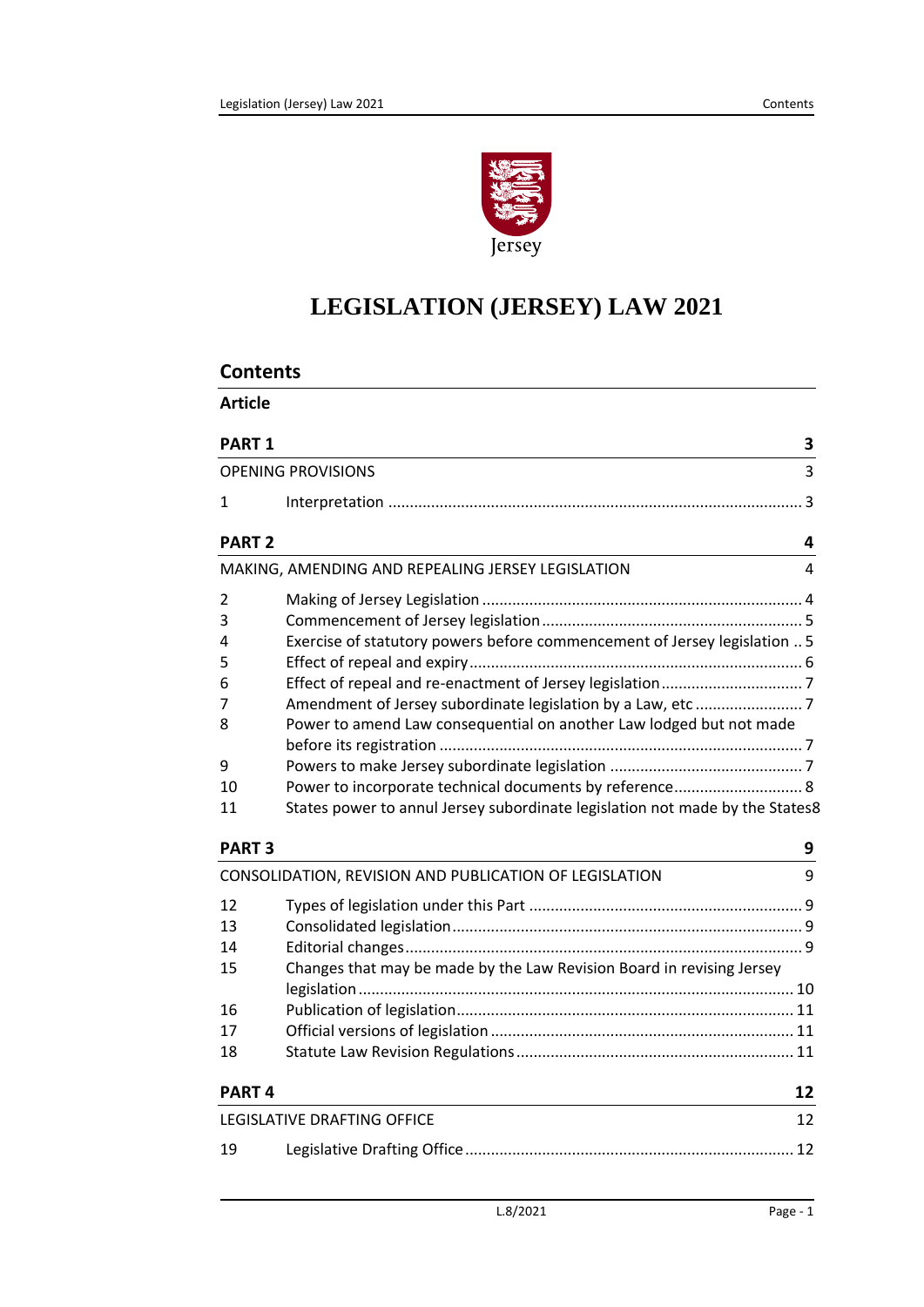| Contents          |                                                                                                                                                                                                                                                                                                                                           | Legislation (Jersey) Law 2021 |
|-------------------|-------------------------------------------------------------------------------------------------------------------------------------------------------------------------------------------------------------------------------------------------------------------------------------------------------------------------------------------|-------------------------------|
| 20                |                                                                                                                                                                                                                                                                                                                                           |                               |
| 21                |                                                                                                                                                                                                                                                                                                                                           |                               |
| 22                |                                                                                                                                                                                                                                                                                                                                           |                               |
| 23                |                                                                                                                                                                                                                                                                                                                                           |                               |
| <b>PART 5</b>     |                                                                                                                                                                                                                                                                                                                                           | 14                            |
|                   | <b>CLOSING PROVISIONS</b>                                                                                                                                                                                                                                                                                                                 | 14                            |
| 24                |                                                                                                                                                                                                                                                                                                                                           |                               |
| 25                |                                                                                                                                                                                                                                                                                                                                           |                               |
| 26                |                                                                                                                                                                                                                                                                                                                                           |                               |
| <b>SCHEDULE 1</b> |                                                                                                                                                                                                                                                                                                                                           | 15                            |
|                   | POWERS TO REVISE JERSEY LEGISLATION                                                                                                                                                                                                                                                                                                       | 15                            |
|                   | <b>SCHEDULE 2</b>                                                                                                                                                                                                                                                                                                                         | 16                            |
|                   | PART 1 - CONSEQUENTIAL AMENDMENTS                                                                                                                                                                                                                                                                                                         | 16                            |
| 1                 | Intellectual Property (Unregistered Rights) (Jersey) Law 2011 16                                                                                                                                                                                                                                                                          |                               |
|                   | $\mathbf{1}$ . $\mathbf{1}$ . $\mathbf{1}$ . $\mathbf{1}$ . $\mathbf{1}$ . $\mathbf{1}$ . $\mathbf{1}$ . $\mathbf{1}$ . $\mathbf{1}$ . $\mathbf{1}$ . $\mathbf{1}$ . $\mathbf{1}$ . $\mathbf{1}$ . $\mathbf{1}$ . $\mathbf{1}$ . $\mathbf{1}$ . $\mathbf{1}$ . $\mathbf{1}$ . $\mathbf{1}$ . $\mathbf{1}$ . $\mathbf{1}$ . $\mathbf{1}$ . | $\sim$                        |

|                   | PART 1 - CONSEQUENTIAL AMENDMENTS                                    | 16 |
|-------------------|----------------------------------------------------------------------|----|
| $\mathbf{1}$      | Intellectual Property (Unregistered Rights) (Jersey) Law 2011 16     |    |
| 2                 |                                                                      |    |
| 3                 |                                                                      |    |
| 4                 | Jersey Legal Information Board (Incorporation) Law 2004  17          |    |
| 5                 | Amendments consequential on Article 11 (States power to annul Jersey |    |
|                   | PART 2 - MISCELLANEOUS AMENDMENTS                                    | 18 |
| 6                 |                                                                      |    |
| 7                 |                                                                      |    |
|                   |                                                                      |    |
| <b>SCHEDULE 3</b> |                                                                      | 21 |
|                   | LAWS REPEALED AND AMENDMENTS CONSEQUENTIAL ON THOSE REPEALS          | 21 |
| $\mathbf{1}$      |                                                                      |    |
| $\mathfrak{p}$    |                                                                      |    |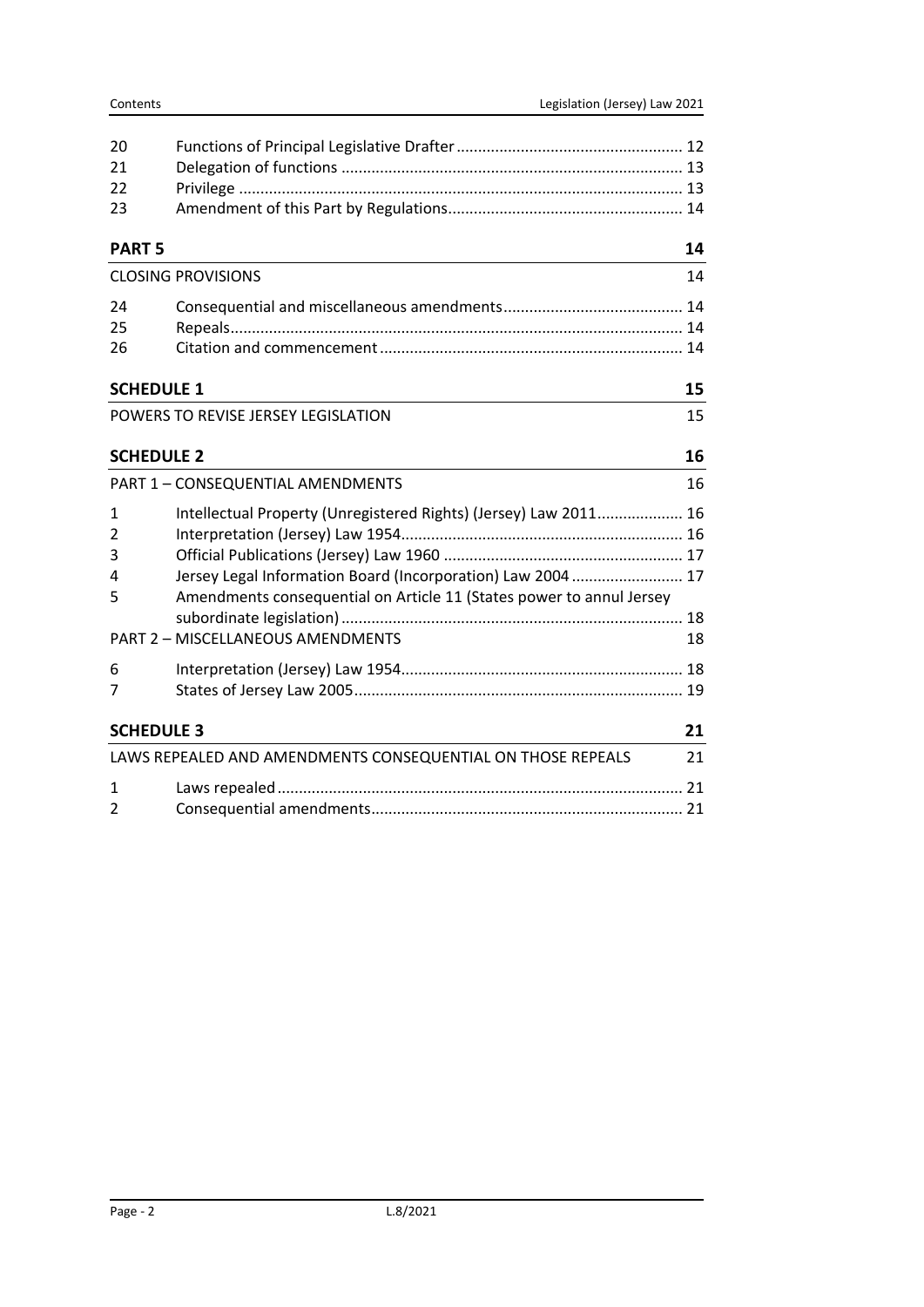

# **LEGISLATION (JERSEY) LAW 2021**

**A LAW** to consolidate and supplement provisions about the making, commencement and repeal of legislation; to provide for the consolidation, revision and publication of legislation; to make provision about the Legislative Drafting Office; to amend and repeal certain other legislation; and for connected purposes.

| Adopted by the States                         | 12th May 2021                 |
|-----------------------------------------------|-------------------------------|
| Sanctioned by Order of Her Majesty in Council | 21st July 2021                |
| Registered by the Royal Court                 | 23rd July 2021                |
| Coming into force                             | in accordance with Article 26 |

<span id="page-2-0"></span>**THE STATES**, subject to the sanction of Her Most Excellent Majesty in Council, have adopted the following Law –

# **PART 1**

#### OPENING PROVISIONS

#### <span id="page-2-2"></span><span id="page-2-1"></span>**1 Interpretation**

In this Law, unless the context indicates otherwise –

"as-enacted legislation" has the meaning given in Article 12(2);

"consolidated legislation" has the meaning given in Article 12(3) and (4);

"current drafting practice" means the legislative drafting practice for the time being adopted by the Legislative Drafting Office;

"Jersey legislation" means any Law or Jersey subordinate legislation;

"Jersey subordinate legislation" means any Regulations, Order or other instrument having legislative effect in Jersey that is made in Jersey under –

- (a) any Jersey legislation; or
- (b) any UK extended legislation or Order in Council registered in the Royal Court;

"Law" means Jersey legislation adopted by the States that does not rely on any other legislation to empower its making;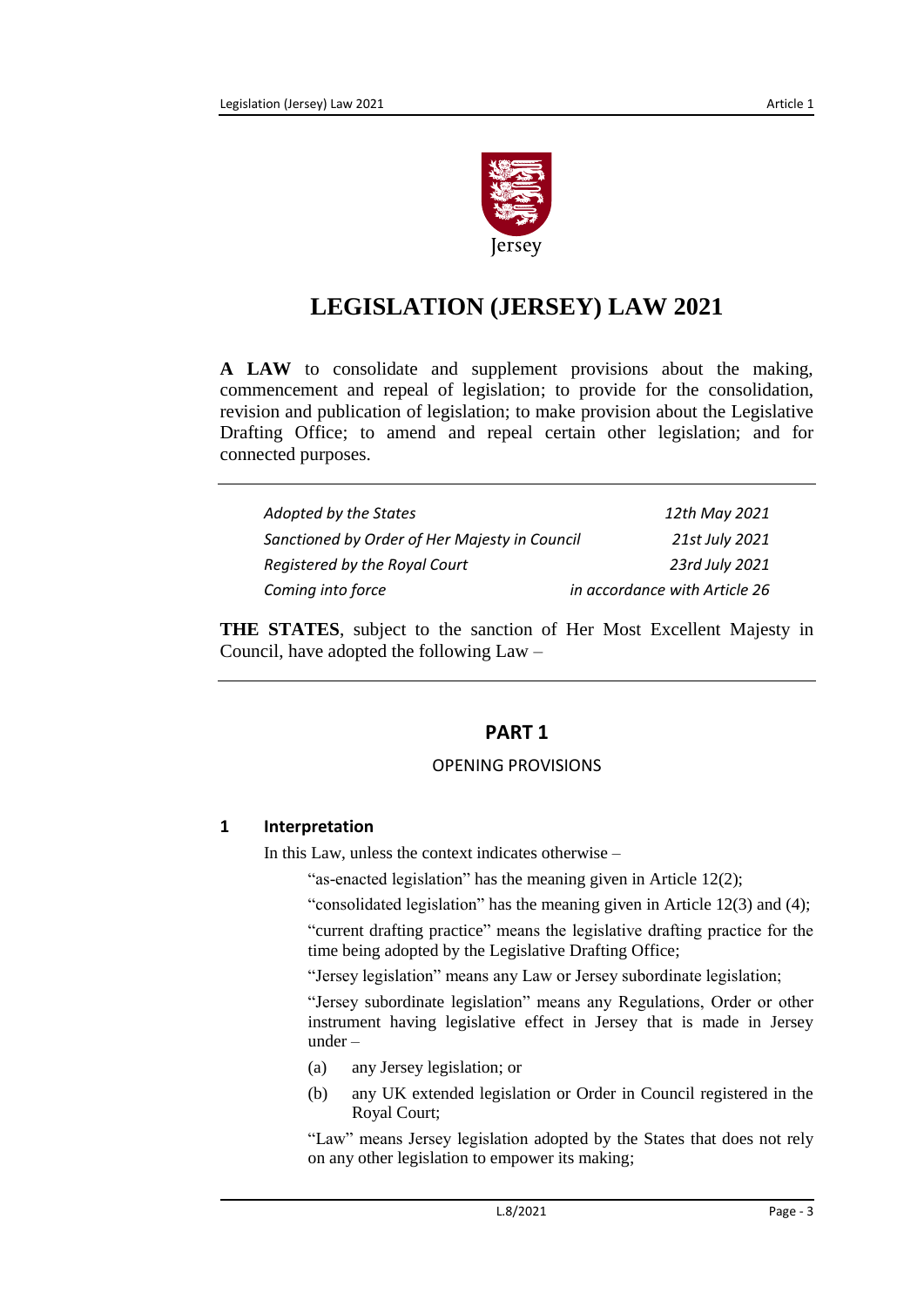"legislation" means Jersey legislation and UK extended legislation;

"Legislative Drafter" means any person employed (including under a contract for services) to draft legislation for the Legislative Drafting Office, and includes the Principal Legislative Drafter and any trainee Legislative Drafter;

"Legislative Drafting Office" means the Office referred to in Article 19(1);

"made", in relation to Jersey legislation, is construed in accordance with Article 2;

"official version" is construed in accordance with Article 17;

"Principal Legislative Drafter" means the senior officer of the Legislative Drafting Office, as referred to in Article 19(3);

"publish", in relation to legislation, means to make available, on an ongoing basis, on a website that provides access to the legislation free of charge;

"repeal" includes delete, rescind and revoke;

"revised", in relation to Jersey legislation, means any legislation certified as such in accordance with Article 15(8);

"standing orders" means the [Standing Orders of the States of Jersey,](https://www.jerseylaw.je/laws/unofficialconsolidated/Pages/16.800.15.aspx) including any amendments to them;

"triennial Regulations" means Regulations made under either or both of the Orders in Council dated 28th March 1771 and 14th April 1884;

"UK Act" means any Act of the Parliament of the United Kingdom (irrespective of whether it applies to the whole of the United Kingdom);

"UK extended legislation" means any provision of a UK Act, or subordinate legislation made under a UK Act, that has been registered in the Royal Court.

# **PART 2**

#### <span id="page-3-0"></span>MAKING, AMENDING AND REPEALING JERSEY LEGISLATION

# <span id="page-3-2"></span><span id="page-3-1"></span>**2 Making of Jersey Legislation**

- $(1)$  A Law is made
	- (a) by being adopted by the States Assembly;
	- (b) by being sanctioned by order of Her Majesty in Council; and
	- (c) by being registered in the Royal Court.
- (2) A taxation draft declared by Act of the States to have effect under Article 12(1) of the [Public Finances \(Jersey\) Law](https://www.jerseylaw.je/laws/unofficialconsolidated/Pages/24.900.aspx) 2019 is to be treated as having been made as a Law even though it has not yet completed the steps referred to in paragraph (1)(b) and (c).
- (3) Jersey subordinate legislation is made –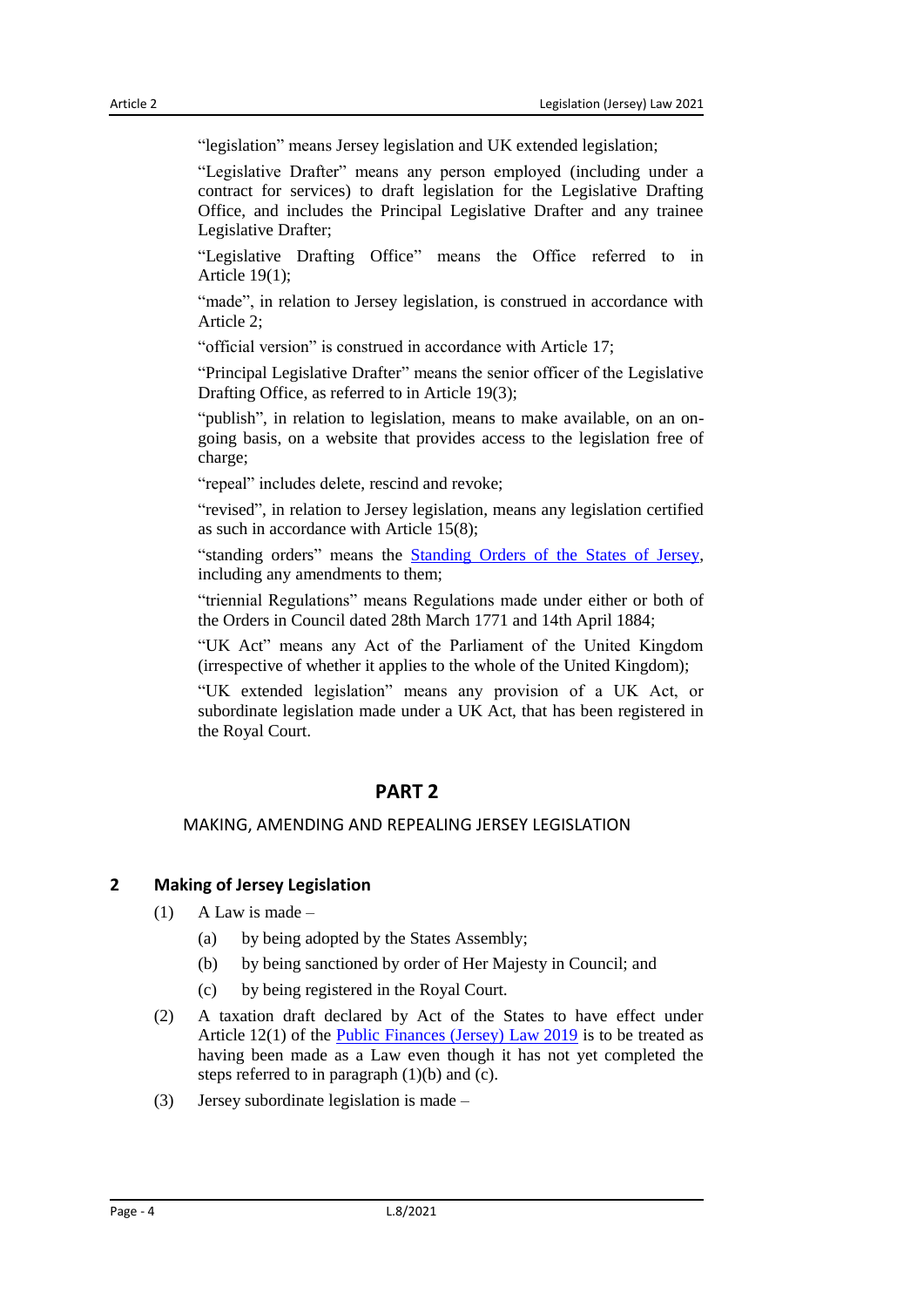- (a) in the case of Regulations (including Triennial Regulations) or an Act that is Jersey legislation, by the proposition containing the Regulations or Act being adopted by the States Assembly; or
- (b) in the case of any other Jersey subordinate legislation, by being signed by  $-$ 
	- (i) the person responsible for making it, or
	- (ii) if made by a body, a person acting in accordance with any procedural requirements of the body.
- (4) Subject to paragraph (2), Jersey legislation has been made once it has been registered, adopted or signed as the case may be.
- (5) The States may by Regulations amend paragraph (3)(b) to make different provision about the procedural requirements for making Jersey subordinate legislation, including making consequential amendments to the [States of Jersey Law](https://www.jerseylaw.je/laws/unofficialconsolidated/Pages/16.800.aspx) 2005 or any other Jersey legislation.

#### <span id="page-4-0"></span>**3 Commencement of Jersey legislation**

- (1) If Jersey legislation is silent as to the commencement of any of its provisions that provision comes into force –
	- (a) in the case of legislation having effect only to commence other legislation or consisting of an Act of the States referred to in Article 2(2), when it is made; and
	- (b) in the case of any other legislation, on the day after it is made.
- (2) If any Jersey legislation is expressed to come into force on a particular day, it is treated as coming into force at the beginning of that day, unless provision is made to the contrary.
- (3) Unless provision is made to the contrary, Regulations may provide that they commence by an Order of a Minister.
- (4) If a Law, Regulations made under a Law or any provision of a Law or Regulations may be commenced by an Act of the States or an Order of a Minister on a day specified in the Act or Order, the power may be exercised to specify different days, times or events for different provisions of the Law or Regulations to commence.
- (5) If any Jersey legislation amends any other legislation or provision that has not come into force –
	- (a) the amendment of the uncommenced legislation does not commence that legislation or provision; and
	- (b) the amendment made by the amending legislation commences when the provision amended commences unless provision is made otherwise.
- (6) Nothing in this Article affects the commencement of any Jersey legislation that had commenced before the commencement of this Part.

# <span id="page-4-1"></span>**4 Exercise of statutory powers before commencement of Jersey legislation**

(1) This Article applies to any Jersey legislation that confers power to –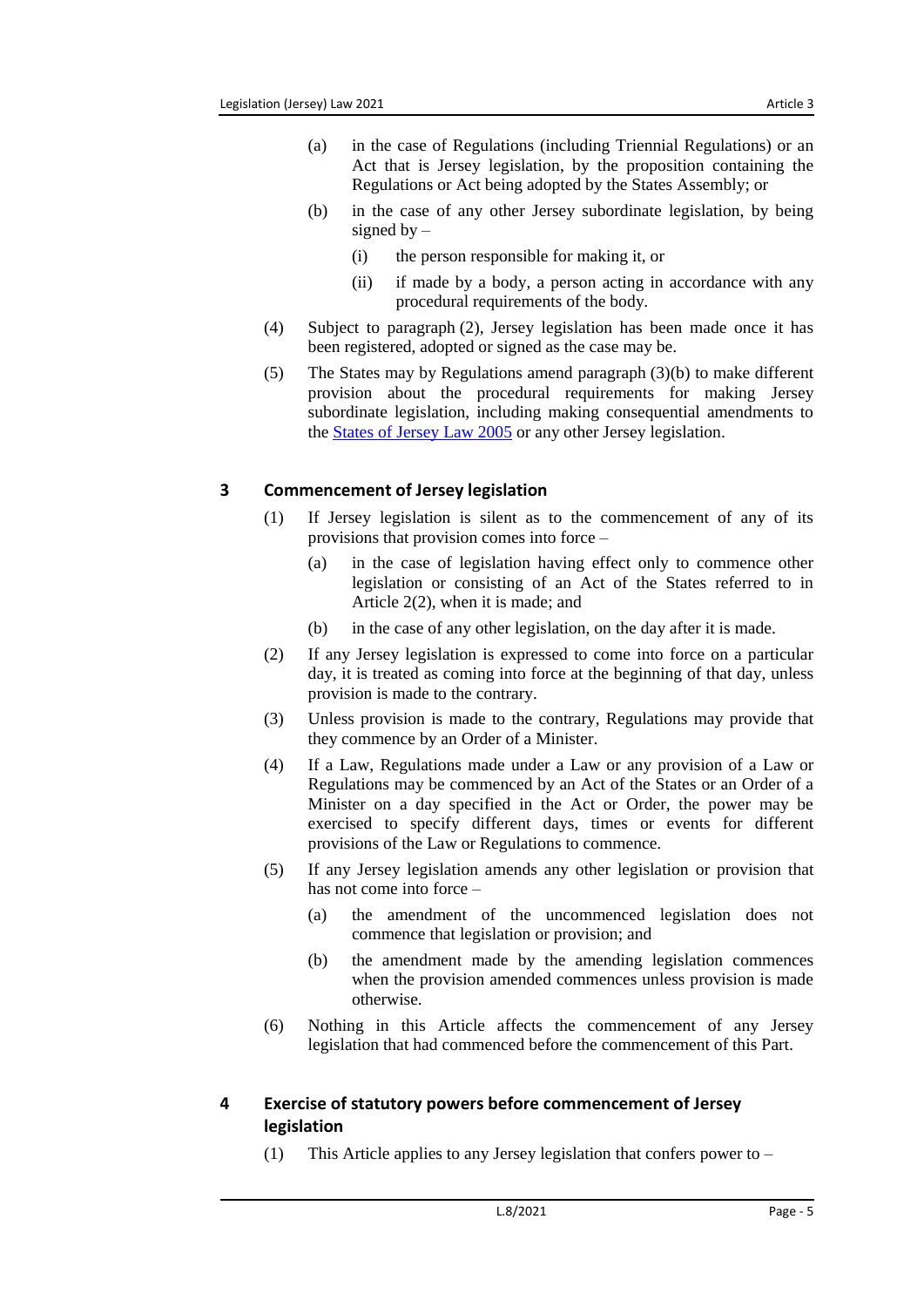- (a) make any Jersey subordinate legislation;
- (b) establish an entity;
- (c) make an appointment;
- (d) give a notice or document;
- (e) prescribe a form; or
- (f) do any other thing for the purposes of the legislation.
- (2) The power in question may, unless provision is made to the contrary, be exercised at any time after the making of the legislation, whether or not the legislation is in force.
- (3) However, no Jersey subordinate legislation made under this power may be brought into force before the provision conferring the power comes into force.

#### <span id="page-5-0"></span>**5 Effect of repeal and expiry**

- (1) This Article applies where any Jersey legislation repeals any other Jersey legislation or a provision of that legislation.
- (2) Unless provision is made to the contrary, the repeal does not affect any of the following –
	- (a) the validity, invalidity, effect or consequences of anything done or suffered under the repealed legislation (including any saving, transitional or validating provision);
	- (b) any existing right, interest, title, immunity, privilege, obligation or liability acquired, accrued or incurred under that legislation;
	- (c) any amendment of legislation made by the repealed legislation;
	- (d) the previous operation of the repealed legislation or anything done or permitted under that legislation;
	- (e) any investigation, legal proceeding or remedy that relates to anything set out in sub-paragraph (b);
	- (f) any penalty, forfeiture or punishment incurred in respect of any offence committed before the repeal of the legislation or breach of it that occurred before its repeal.
- (3) Any investigation, legal proceeding or remedy mentioned in paragraph (2) that relates to an existing right may be instituted, continued or enforced, and any penalty, forfeiture or punishment mentioned in that paragraph may be imposed, as if the legislation had not been repealed.
- (4) Unless provision is made to the contrary the repeal of any legislation does not revive –
	- (a) any legislation repealed;
	- (b) any rule of law that has been abolished; or
	- (c) any other thing not in force or existing at the time at which the repeal takes effect.
- (5) In this Article a reference to legislation being repealed includes a reference to its having expired or otherwise ceasing to have effect.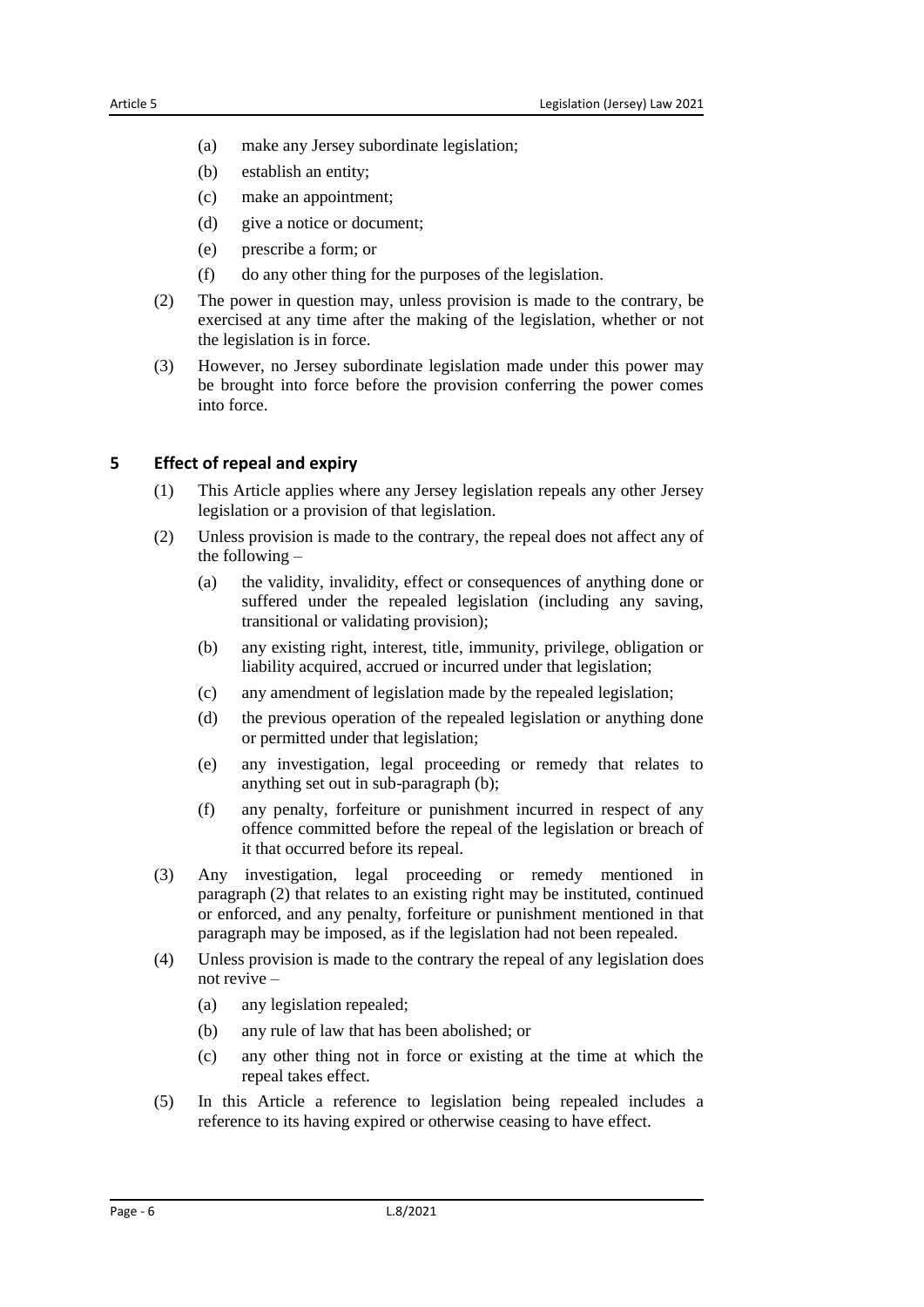# <span id="page-6-0"></span>**6 Effect of repeal and re-enactment of Jersey legislation**

If any Jersey legislation (whenever made) repeals any Jersey legislation and reenacts any of its provisions, with or without modification, references in any other Jersey legislation to the provisions so repealed, unless provision is made to the contrary, are construed as references to the provisions so re-enacted.

# <span id="page-6-1"></span>**7 Amendment of Jersey subordinate legislation by a Law, etc**

- (1) An amendment of Jersey subordinate legislation by a Law does not of itself limit any further amendment or repeal of that subordinate legislation by other subordinate legislation.
- (2) In the case of Jersey subordinate legislation not made by the States, the reference in paragraph (1) to a Law includes Regulations.

## <span id="page-6-2"></span>**8 Power to amend Law consequential on another Law lodged but not made before its registration**

(1) The States may by Regulations make amendments to any Law incidental to, supplemental to, or consequential upon, the making of another Law if the relevant periods of those 2 Laws overlap to any extent.

# (2) In this Article –

"lodged" means lodged in accordance with standing orders;

"relevant period" means the period beginning on the day a Law was lodged and ending on the day it was made.

# <span id="page-6-3"></span>**9 Powers to make Jersey subordinate legislation**

- (1) Where any Jersey legislation (whenever made) confers a power to make Jersey subordinate legislation, unless provision is made to the contrary, the power may be exercised from time to time and includes a power to repeal, amend or replace the legislation made that is exercisable in the same way and subject to the same conditions.
- (2) Where any Jersey legislation made after 28th March 2003 confers a power to make Jersey subordinate legislation, the power may, unless provision is made to the contrary, be exercised –
	- (a) to apply generally to all cases or be limited in its application to, or make different provision for different cases or classes of case; or
	- (b) to apply generally or be limited in its application by reference to stated conditions, exceptions or factors.
- (3) The power in paragraph (2) includes the power to make provision about any one or more cases and for the purposes of that paragraph a "class" includes a single case.
- (4) The power in paragraph (2) enables a provision that repeals any legislation to be brought into force only to the extent of repealing some of its provisions.
- (5) Unless provision is made to the contrary, a power to make Jersey subordinate legislation also authorises the making of provision incidental to, supplemental to, or consequential upon that legislation.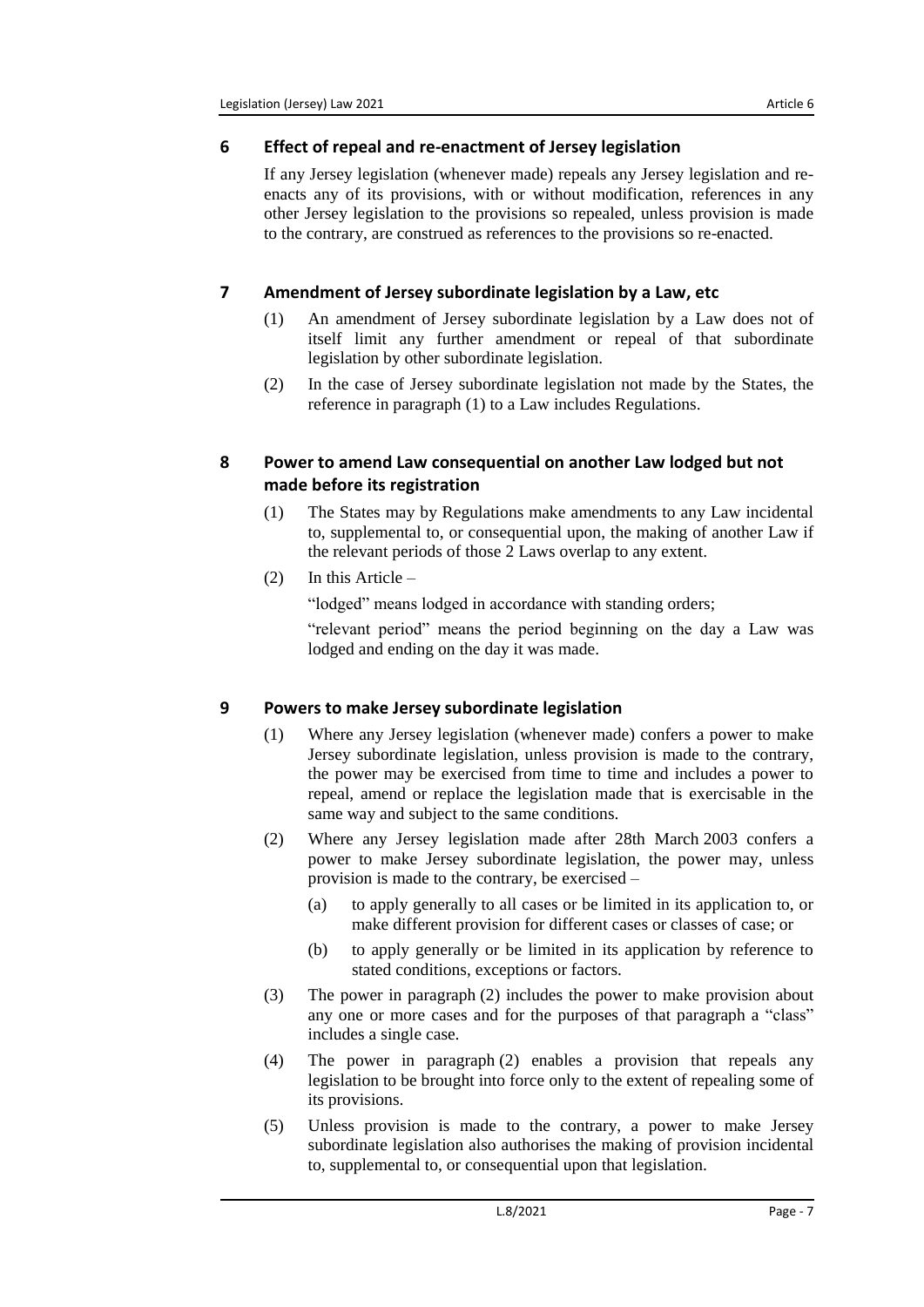- (6) However, the power in paragraph  $(5)$  is limited
	- (a) in the case of Regulations, to amending any legislation other than the [Human Rights \(Jersey\) Law](https://www.jerseylaw.je/laws/unofficialconsolidated/Pages/15.350.aspx) 2000 or the legislation giving the power to make the Regulations; and
	- (b) in the case of any legislation not made by the States, to amending any other legislation not made by the States.
- (7) Where Jersey subordinate legislation is stated to be made under any power conferred by any legislation (including this Law) it is treated as being made in exercise of all the powers under which it may be made.

#### <span id="page-7-0"></span>**10 Power to incorporate technical documents by reference**

- (1) The States may by Regulations amend any Law to provide that the power to make subordinate legislation under that Law includes the power to incorporate by reference any technical document (other than legislation from any jurisdiction) that is accessible to the public without charge as it is in force –
	- (a) at a particular time; or
	- (b) from time to time.
- (2) In paragraph (1) "technical document" means a document that is concerned with the practices, procedures, processes or requirements for use of a technical product and which is aimed at a person with particular knowledge or experience in that technical field.

## <span id="page-7-1"></span>**11 States power to annul Jersey subordinate legislation not made by the States**

- (1) Subordinate legislation to which this Article applies must be laid before the States as soon as practicable after it is made and if the States no later than 3 sittings after the date on which it is laid, resolve that it be annulled, it ceases to have effect.
- (2) However
	- (a) paragraph (1) may be displaced by any contrary provision in the Law empowering the subordinate legislation; and
	- (b) the annulment does not affect anything done under the subordinate legislation before it is annulled or limit the power of the body empowered to make the legislation to make further legislation.
- (3) This Article applies to any Jersey subordinate legislation that is not made by the States other than legislation providing purely for the commencement of any legislation.
- (4) In the case of Jersey subordinate legislation that was made before the commencement of this Part, the reference in paragraph (1) to 3 sittings after it is made is construed as meaning 3 sittings after the commencement of this Part.
- (5) The States may by Regulations amend this Article.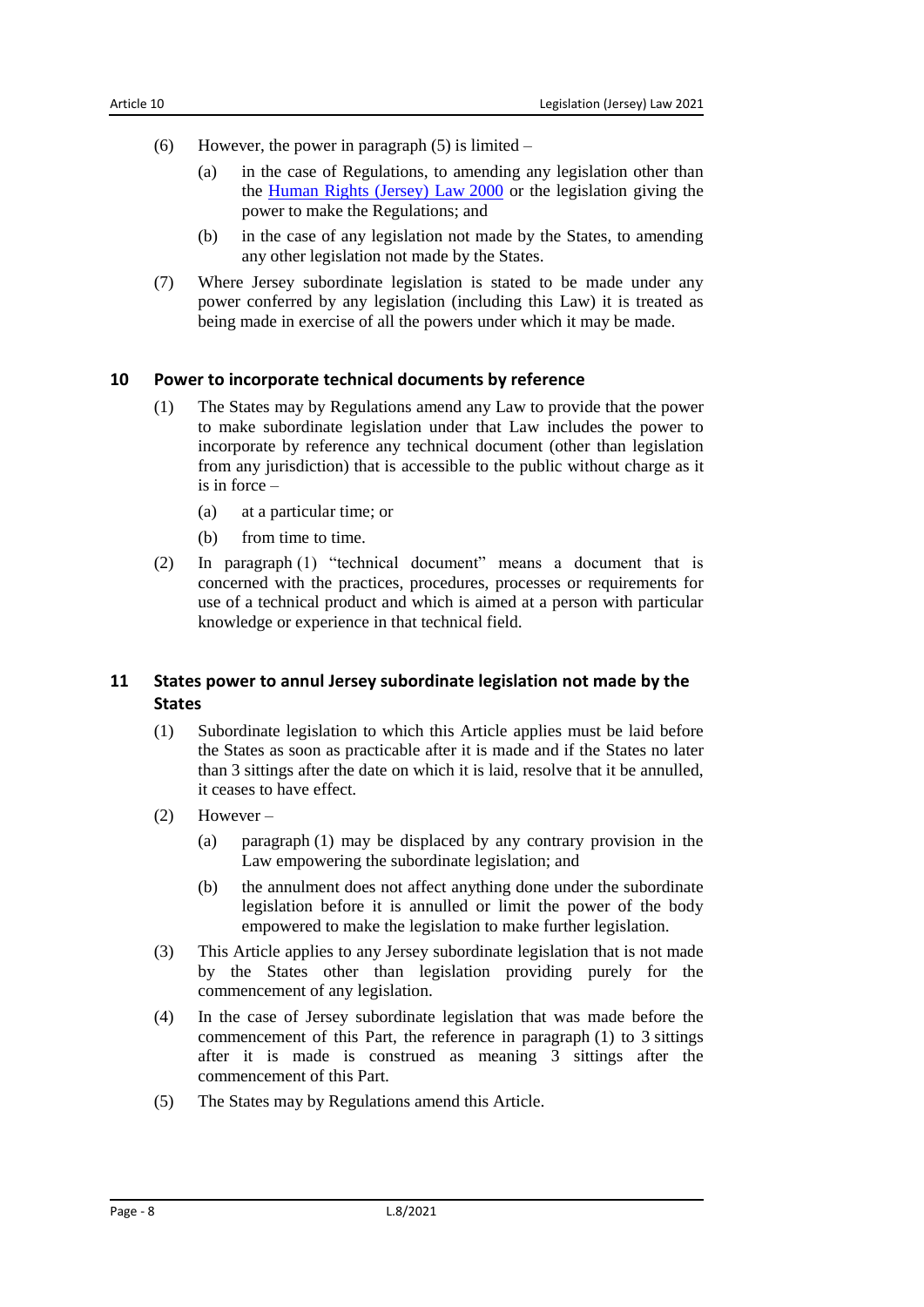# **PART 3**

## <span id="page-8-1"></span><span id="page-8-0"></span>CONSOLIDATION, REVISION AND PUBLICATION OF LEGISLATION

# <span id="page-8-2"></span>**12 Types of legislation under this Part**

- (1) This Part applies in respect of
	- (a) as-enacted legislation; and
	- (b) consolidated legislation.
- (2) As-enacted legislation is legislation containing the text of the legislation as originally made and includes that legislation in the form it appears when prepared for publication under this Part.
- (3) Consolidated legislation is legislation that includes within it any other modifications necessary to show the legislation as it was in force on the date to which it is stated to be consolidated.
- (4) Revised legislation is also consolidated legislation.

# <span id="page-8-3"></span>**13 Consolidated legislation**

- (1) When any Jersey legislation (other than legislation having the effect only to amend or commence other legislation or consisting of an Act of the States referred to in Article 2(2)) is commenced, amended or revised after the commencement of this Part, the Principal Legislative Drafter must, as soon as practicable, prepare a consolidated version of the legislation.
- (2) Consolidated legislation must include a statement that it is consolidated legislation compiled under the authority of this Law.

# <span id="page-8-4"></span>**14 Editorial changes**

- (1) The Principal Legislative Drafter may make the following changes to consolidated legislation (whether when preparing it or later) –
	- (a) the removal of a provision relating to its commencement;
	- (b) the removal of a provision that amends or repeals other legislation (or any provision of that other legislation);
	- (c) the removal of any other provision that the Principal Legislative Drafter considers to be spent or for any other reason to be no longer operative;
	- (d) the correction of  $-$ 
		- (i) typographical and clerical errors,
		- (ii) errors in grammar, spelling and punctuation,
		- (iii) errors in numbering, cross-referencing, and alphabetical ordering,
		- (iv) errors in, or arising out of, an amendment by other legislation to the legislation being consolidated, and
		- (v) any other errors of a similar nature;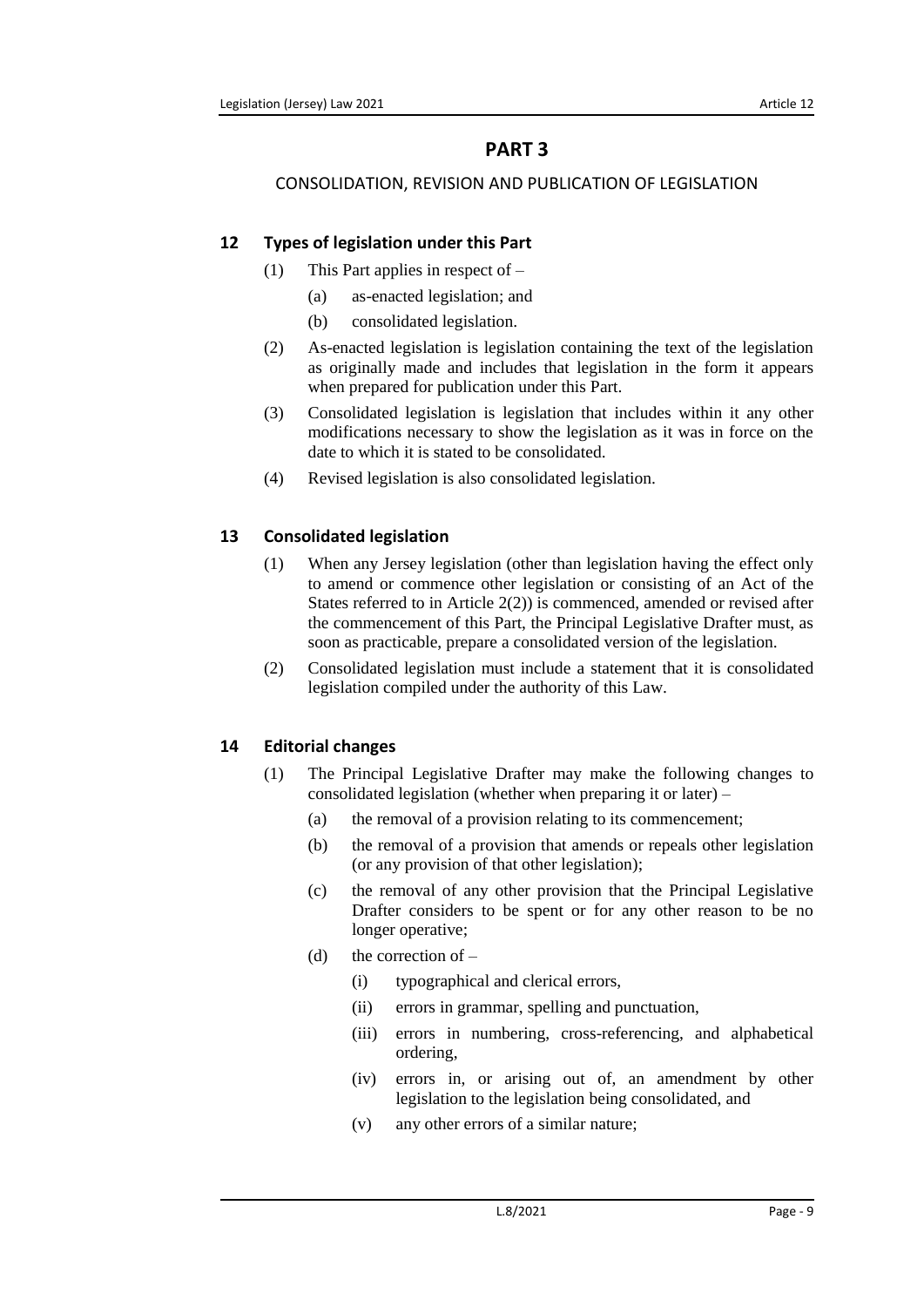- (e) changes in punctuation and the relocation of conjunctives or disjunctives to enable the addition or removal of any provision that is or was part of a list of provisions.
- (2) However, none of these changes have effect to the extent of changing the meaning of any provision.
- (3) The Principal Legislative Drafter may make formatting and presentational changes to the legislation so that consolidated legislation is consistent with current drafting practice.
- (4) Nothing in this Article limits the authority to make changes in preparing consolidated legislation in reliance on the application of any other legislation.
- (5) Changes authorised by this Article that are made to consolidated legislation, other than formatting and presentational changes or minor editorial changes, must be set out in an endnote or other suitable place.
- (6) The Principal Legislative Drafter may correct any errors in a published version of as-enacted legislation that occurred after it is made or in revised legislation that occurred after its revision.

# <span id="page-9-0"></span>**15 Changes that may be made by the Law Revision Board in revising Jersey legislation**

- (1) The Law Revision Board established under the [Law Revision \(Jersey\)](https://www.jerseylaw.je/laws/unofficialconsolidated/Pages/15.420.aspx)  Law [2003](https://www.jerseylaw.je/laws/unofficialconsolidated/Pages/15.420.aspx) is continued.
- (2) The Board consists of
	- (a) 2 members of the States, appointed by the States;
	- (b) the Attorney General;
	- (c) the Greffier of the States; and
	- (d) the Principal Legislative Drafter.
- (3) The Law Revision Board
	- (a) may regulate its own procedure; and
	- (b) may transact its business electronically.
- (4) The Principal Legislative Drafter may prepare in draft a revision of any Jersey legislation in accordance with any of the powers set out in Schedule 1
- (5) The powers in Article 14 may also be used for the preparation of the revision.
- (6) The Principal Legislative Drafter must submit the draft revision to the other members of the Law Revision Board accompanied by a statement setting out the changes made (other than editorial changes) and the power relied on as authority for the change.
- (7) The Law Revision Board may certify the draft revision as revised legislation only if it is satisfied that the changes made are within the powers set out in Article 14 or Schedule 1.
- (8) The changes made to legislation by a revision have effect as if they were effected by an amendment made by other legislation.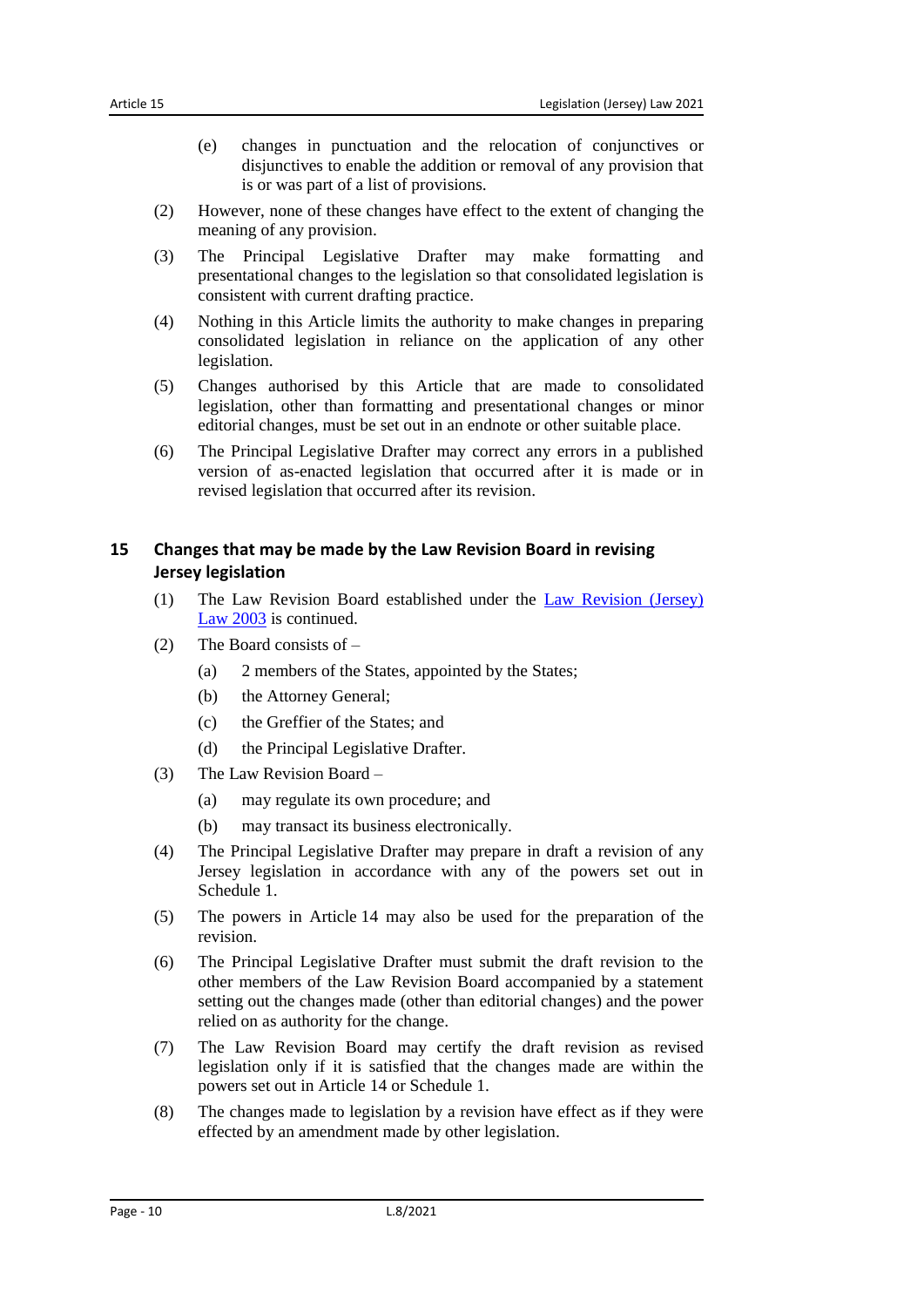- (9) The Minutes or other record of the transactions of the business of the Law Revision Board must be laid before the States within 2 months of the business being transacted.
- (10) The States may by Regulations amend Schedule 1.

# <span id="page-10-0"></span>**16 Publication of legislation**

- (1) The Principal Legislative Drafter must ensure that the following are published –
	- (a) all as-enacted legislation made after the commencement of this Part;
	- (b) all consolidated legislation prepared after 1st January 2019.
- (2) As-enacted legislation must be published as soon as practicable after it is made and consolidated legislation must be published as soon as practicable after it is consolidated or the amendments resulting from other legislation are incorporated within it, whichever is the later.

# <span id="page-10-1"></span>**17 Official versions of legislation**

- (1) All as-enacted legislation is an official version of the legislation.
- (2) Any consolidated legislation that is Jersey legislation is an official version if it contains a statement that it is an official version of the legislation issued under the authority of this Law and –
	- (a) it is an electronic version of the legislation displayed on a website under the authority of the Principal Legislative Drafter (or a printed or downloaded version of that legislation without any alteration to its text or format); or
	- (b) it is a printed version of the legislation issued by or on behalf of the Principal Legislative Drafter.
- (3) An official version of as-enacted legislation is taken to set out correctly the text of the legislation.
- (4) Subject to Article 15(9) (changes made by revision have effect as if effected by amendment), an official version of consolidated legislation, unless the contrary is shown, is taken to set out correctly, as at the date on which it is stated to be consolidated, the legislation as enacted and including any current amendments to it, or revisions of it.
- (5) An official version of legislation is admissible in evidence in any proceedings and a court or person acting judicially must take judicial notice of any official version of legislation.
- (6) The States may, by Regulations, amend paragraph (2) to vary the requirements for legislation to be an official version.

# <span id="page-10-2"></span>**18 Statute Law Revision Regulations**

- (1) The States may by Regulations amend any Jersey legislation using the powers set out in paragraph (2), Article 14 or Schedule 1.
- (2) The power is to make such amendments as are necessary or desirable to –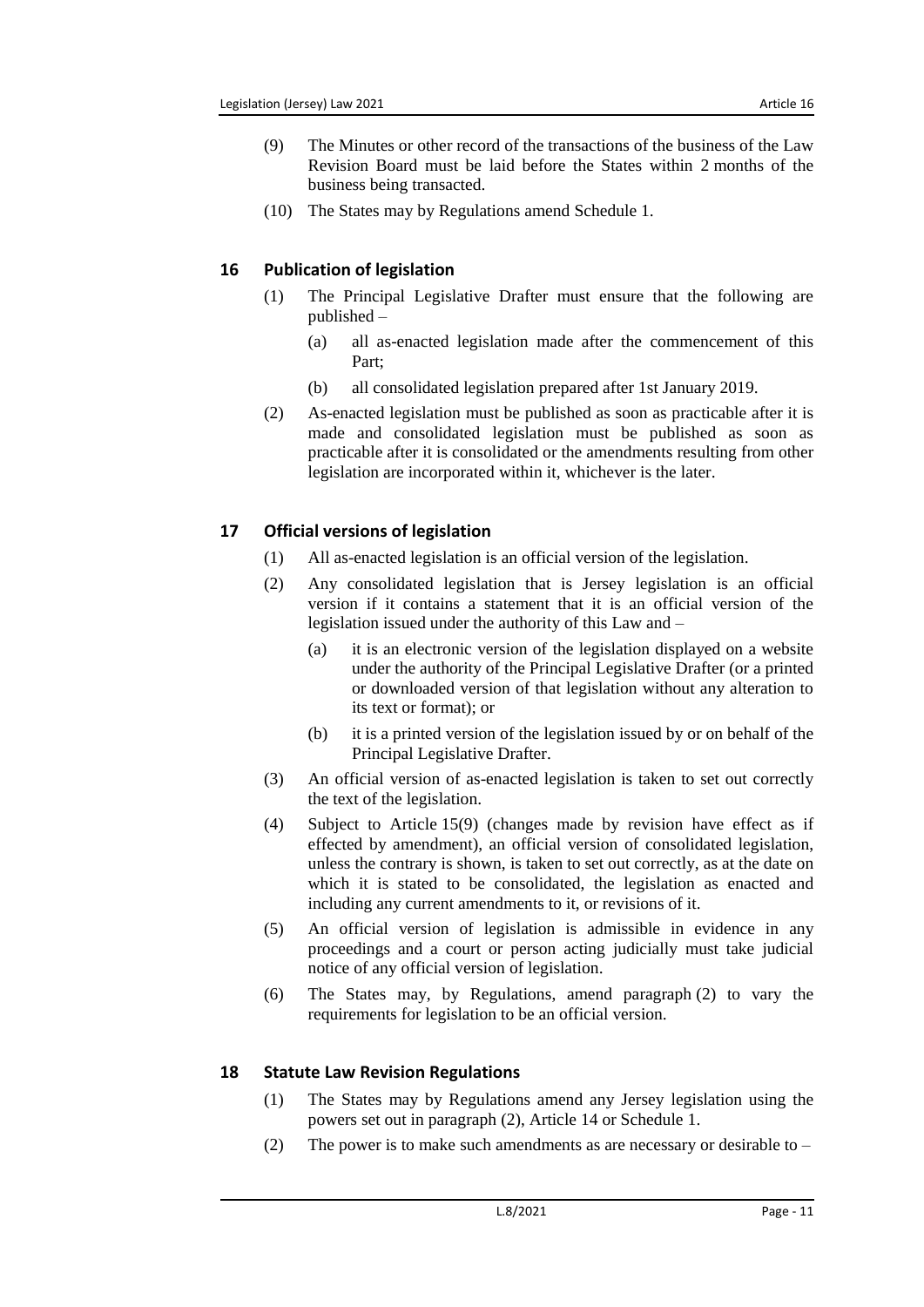- (a) clarify any ambiguity in the legislation; or
- (b) reconcile inconsistencies between different provisions of the legislation or between any of its provisions and provisions of any other Jersey legislation.
- (3) Where a proposition is lodged in respect of Regulations to be made under this Article no amendment may be lodged that, in the opinion of the Bailiff, would alter the effect of any legislation unless it is within the scope of paragraphs (1) or (2).
- <span id="page-11-0"></span>(4) Subject to this Article, the Regulations may make any provision that could be made by a Law.

#### **PART 4**

#### LEGISLATIVE DRAFTING OFFICE

#### <span id="page-11-2"></span><span id="page-11-1"></span>**19 Legislative Drafting Office**

- (1) The office previously known as the Law Draftsman's Office is renamed the Legislative Drafting Office.
- (2) The primary objective of the Legislative Drafting Office is to produce high-quality legislation that can be easily understood and is readily accessible to all persons.
- (3) The senior officer of the Legislative Drafting Office is the Principal Legislative Drafter.
- (4) The Principal Legislative Drafter is responsible to the Greffier of the States for carrying out the functions set out in Article 20 on behalf of the Legislative Drafting Office.
- (5) However, the Principal Legislative Drafter is not responsible to the Greffier of the States for any matter relating to current drafting practice.
- (6) A person must not be appointed or employed as a Legislative Drafter without having passed the examinations and assessment specified for the purposes of Articles  $3(2)(a)(i)$  and  $3(3)(b)(i)$  of the Advocates and [Solicitors \(Jersey\) Law](https://www.jerseylaw.je/laws/unofficialconsolidated/Pages/07.070.aspx) 1997 (requirements for admission to the Bar) or the examinations and assessments that the Principal Legislative Drafter considers are the equivalent requirements in a Commonwealth country or the Republic of Ireland.
- (7) For clarity, the staff of the Legislative Drafting Office are not officers of the States Greffe appointed under Article 41(6) of the [States of Jersey](https://www.jerseylaw.je/laws/unofficialconsolidated/Pages/16.800.aspx)  Law [2005.](https://www.jerseylaw.je/laws/unofficialconsolidated/Pages/16.800.aspx)

#### <span id="page-11-3"></span>**20 Functions of Principal Legislative Drafter**

The functions of the Principal Legislative Drafter are –

- (a) to be responsible for the drafting of all Jersey legislation to be presented to the States and any amendments to it;
- (b) to be responsible for the drafting of all other Jersey subordinate legislation;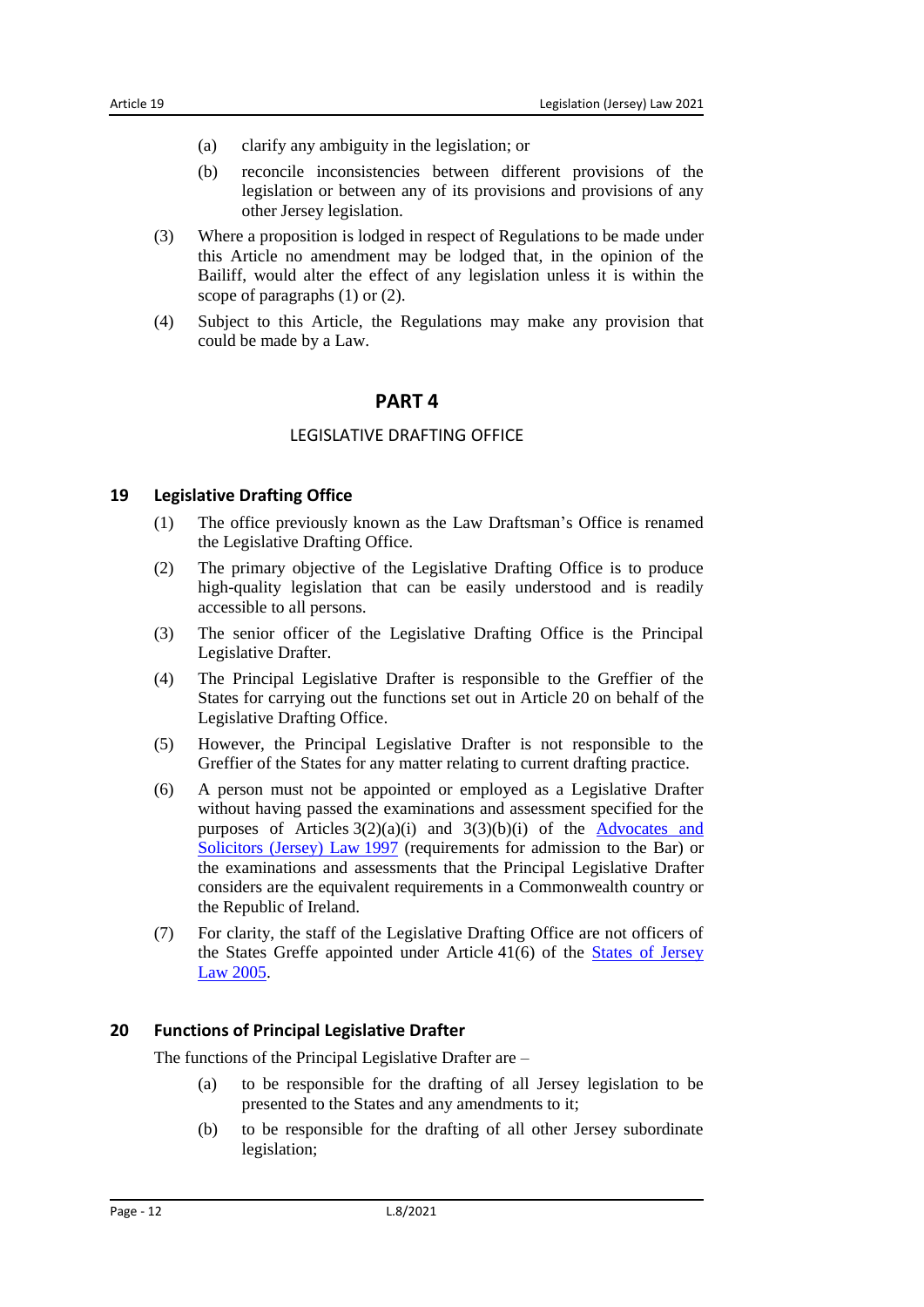- (c) to prepare consolidated legislation in accordance with Articles 13 and 14;
- (d) to prepare legislation for certification as revised legislation in accordance with Article 15;
- (e) to arrange for the publication of legislation as required by Article 16;
- (f) to publish current drafting practice;
- (g) to advise the Greffier of the States on the drafting of standing orders;
- (h) to take any steps that the Principal Legislative Drafter considers appropriate to promote access to Jersey legislation, including ensuring that it is clearly and logically organised, easy to understand, certain in its effect and as far as practicable conforms with current drafting practice; and
- (i) to perform any other functions relating or ancillary to the preparation of legislation that the Principal Legislative Drafter considers appropriate or as directed by the Greffier of the States.

# <span id="page-12-0"></span>**21 Delegation of functions**

The Principal Legislative Drafter –

- (a) may from time to time, either generally or particularly, delegate to any Legislative Drafter, or any States employee (within the meaning of Article 2 of the [Employment of States of Jersey](https://www.jerseylaw.je/laws/unofficialconsolidated/Pages/16.325.aspx)  [Employees \(Jersey\) Law](https://www.jerseylaw.je/laws/unofficialconsolidated/Pages/16.325.aspx) 2005) working in the Legislative Drafting Office, any of the Principal Legislative Drafter's functions; and
- (b) must ensure that an appropriate delegation is at all times in place under this Article to enable a person to act in place of the Principal Legislative Drafter during any absence or incapacity or during any vacancy in the office of Principal Legislative Drafter.

# <span id="page-12-1"></span>**22 Privilege**

- (1) Confidential communications between a provider of instructions to the Legislative Drafting Office and a Legislative Drafter are subject to legal professional privilege.
- (2) In this Article –

"confidential communications" includes –

- (a) instructions to draft legislation received by the Legislative Drafting Office and communications between any client of the Legislative Drafting Office and any Legislative Drafter that relate to the subject matter of the instructions;
- (b) unpublished drafts of legislation prepared by or on behalf of the Legislative Drafting Office;

"provider of instructions" includes a Member of the States and any officer working in –

(a) a department established by the States; or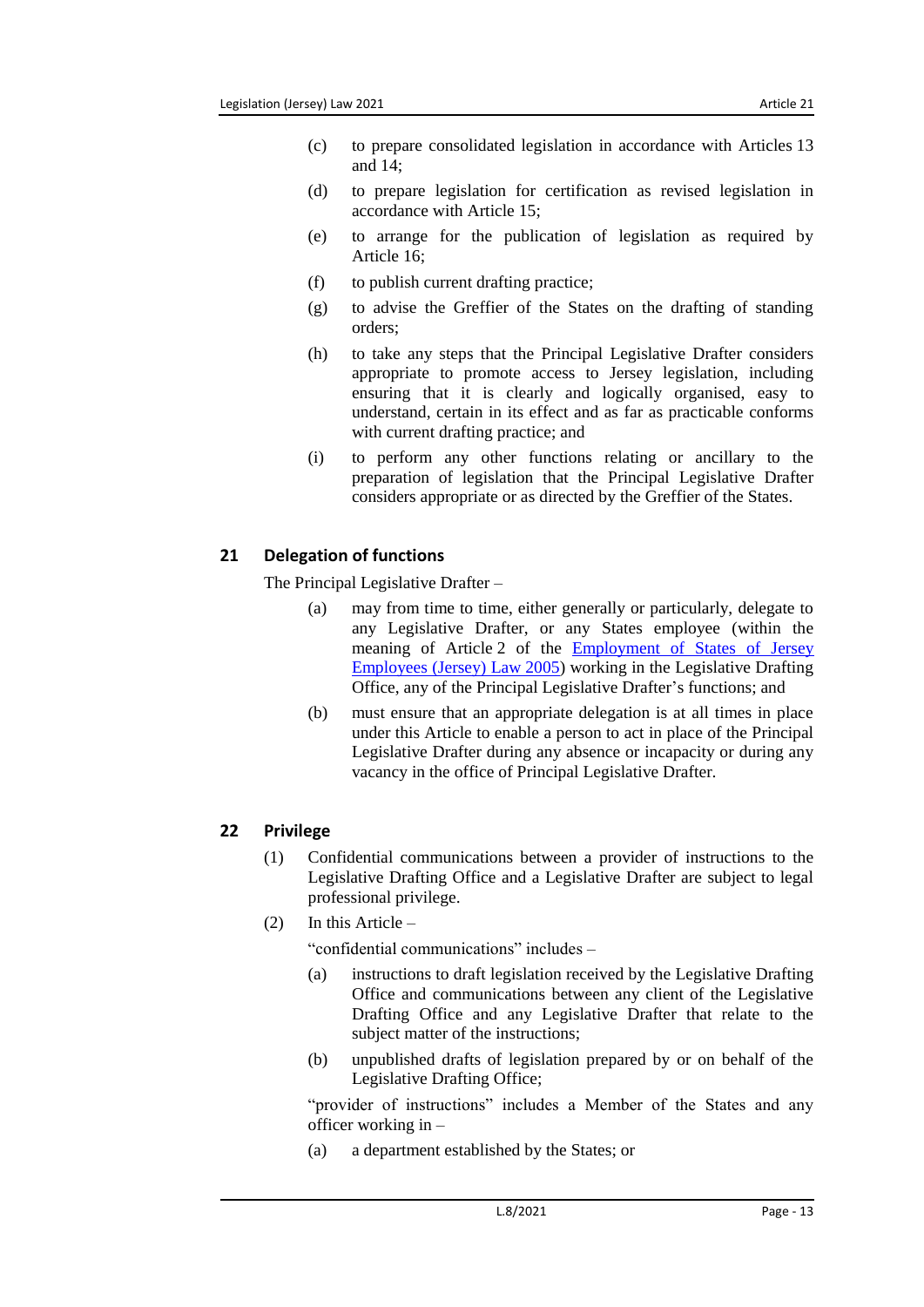(b) a body, office or unit of administration, established on behalf of the States (including under any legislation).

## <span id="page-13-0"></span>**23 Amendment of this Part by Regulations**

<span id="page-13-1"></span>The States may by Regulations amend this Part to make different provision in respect of the Principal Legislative Drafter or the Legislative Drafting Office and any amendments consequential on those provisions.

# **PART 5**

### CLOSING PROVISIONS

#### <span id="page-13-3"></span><span id="page-13-2"></span>**24 Consequential and miscellaneous amendments**

Schedule 2 contains consequential and miscellaneous amendments to Jersey legislation.

#### <span id="page-13-4"></span>**25 Repeals**

Schedule 3 contains a list of legislation repealed and amendments consequential on those repeals.

#### <span id="page-13-5"></span>**26 Citation and commencement**

This Law may be cited as the Legislation (Jersey) Law 2021 and comes into force on a day to be specified by the States by Act.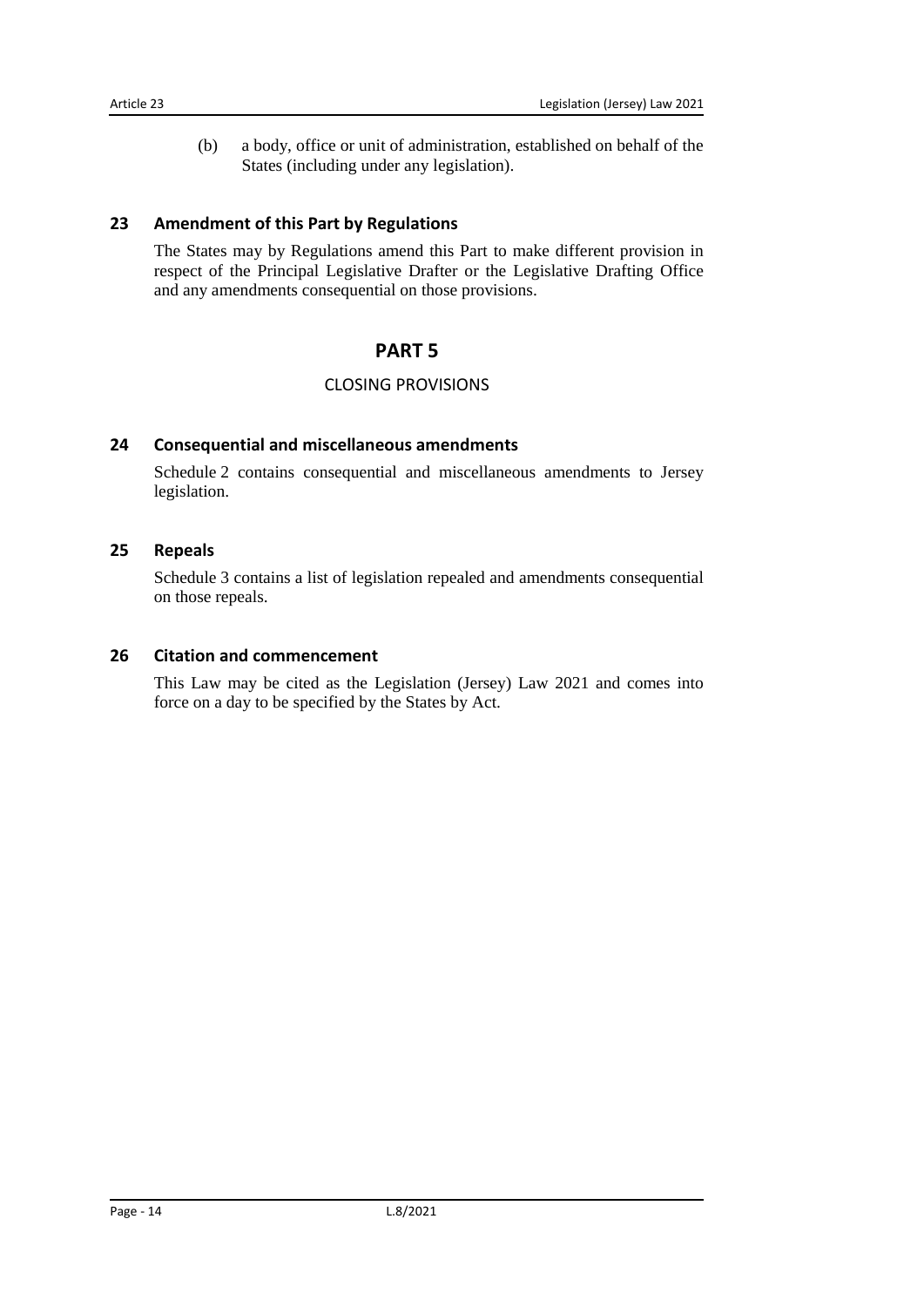## **SCHEDULE 1**

#### (Article 15)

#### **POWERS TO REVISE JERSEY LEGISLATION**

<span id="page-14-1"></span><span id="page-14-0"></span>In preparing a revision under Article 15 the Law Revision Board has the power –

- (a) to amend the citation provision, long title, short title, words of enactment or preamble of any legislation;
- (b) to consolidate or split any legislation or relocate a provision into different legislation where the provision more properly belongs;
- (c) to rearrange the provisions of any legislation or any list in a provision of any legislation;
- (d) to add a table of contents or destinations to any legislation;
- (e) to add a heading to a provision of any legislation that does not have one and alter any heading to a provision or part of any legislation;
- (f) to omit any map, picture, drawing, diagram or other object;
- (g) to change any reference to a person, office, body, place or thing to reflect a change of name, transfer of function or provision for construction of the reference;
- (h) to make any adaptations and amendments that may appear necessary or proper as a consequence of constitutional or other changes in Jersey or any other place or territory or in or to any body or organisation outside Jersey;
- (i) to change any words to make them gender neutral;
- (j) to change expressions of date, money, number, time and units of measurement;
- (k) to delete any obsolete or redundant words or provisions;
- (l) to alter any words to secure uniformity of expression in any legislation;
- (m) to shorten any phrase or sentence;
- (n) to change the wording for the better application of plain language principles;
- (o) to add numbering to or renumber any provision;
- (p) to substitute for a reference to any legislation or provision of any legislation that has been re-enacted or replaced, whether with or without modifications, a reference to the legislation or provision re-enacting or replacing it; and
- (q) to do all other things that appear to the Board to be necessary to render revised legislation consistent with current drafting practice.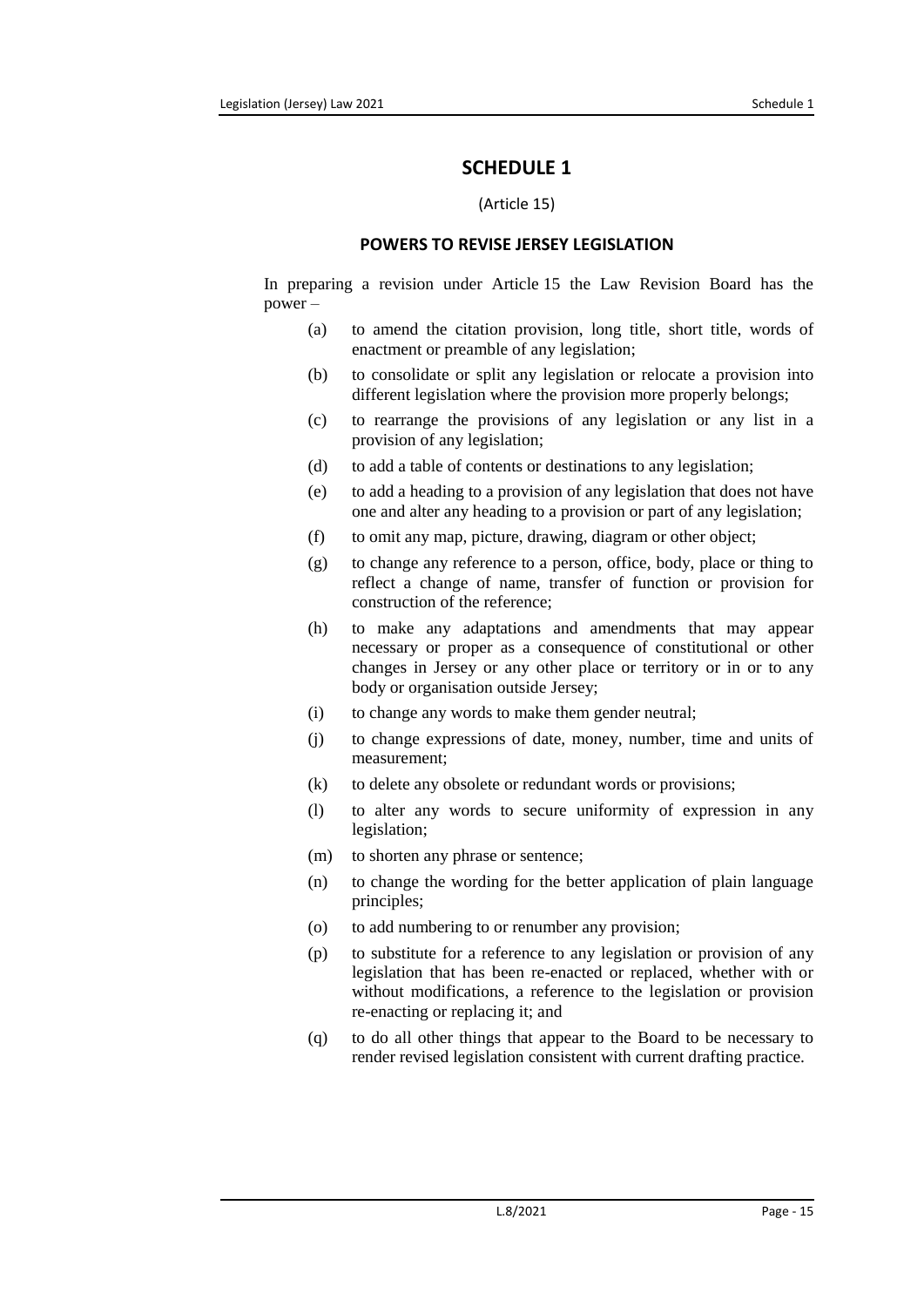# **SCHEDULE 2**

#### (Article 24)

#### **PART 1 – CONSEQUENTIAL AMENDMENTS**

#### <span id="page-15-2"></span><span id="page-15-1"></span><span id="page-15-0"></span>**1 [Intellectual Property \(Unregistered Rights\) \(Jersey\) Law](https://www.jerseylaw.je/laws/unofficialconsolidated/Pages/05.350.aspx) 2011**

For Article 186 of the Intellectual Property (Unregistered Rights) (Jersey) Law [2011](https://www.jerseylaw.je/laws/unofficialconsolidated/Pages/05.350.aspx) there is substituted  $-$ 

#### **"186 Copyright in Jersey legislation**

- (1) The States Assembly is entitled to copyright in any Jersey legislation.
- (2) Copyright under this Article subsists for the period of 50 years from the date –
	- (a) in the case of as-enacted legislation, on which it was made; and
	- (b) in the case of consolidated legislation, on which it was last consolidated.
- (3) No other copyright, or right in the nature of copyright, subsists in any Jersey legislation.
- (4) This Article does not derogate from the duty to publish legislation under Article 16 of the Legislation (Jersey) Law 2021.
- (5) Except as provided in paragraphs (1) to (4), this Part applies in relation to copyright under this Article as it applies to States Assembly copyright and, accordingly, references in this Part (except Article 182) to States Assembly copyright include copyright under this Article.
- (6) Words and phrases that are defined in the Legislation (Jersey) Law 2021 have the same respective meanings in this Article as they do in that Law.".

#### <span id="page-15-3"></span>**2 [Interpretation](https://www.jerseylaw.je/laws/unofficialconsolidated/Pages/15.360.aspx) (Jersey) Law 1954**

- (1) This paragraph amends the [Interpretation \(Jersey\) Law](https://www.jerseylaw.je/laws/unofficialconsolidated/Pages/15.360.aspx) 1954.
- (2) The following provisions are deleted
	- (a) Article  $1(2)$ , (5) and (6) (definitions with regard to enactments);
	- (b) Article 6 (effect of repeal);
	- (c) Article 11(3) and (4) (construction of provisions as to exercise of powers and duties);
	- (d) Article 16 (exercise of statutory powers before commencement of enactment);
	- (e) Article 17 (effect of repeal and re-enactment, and expiry).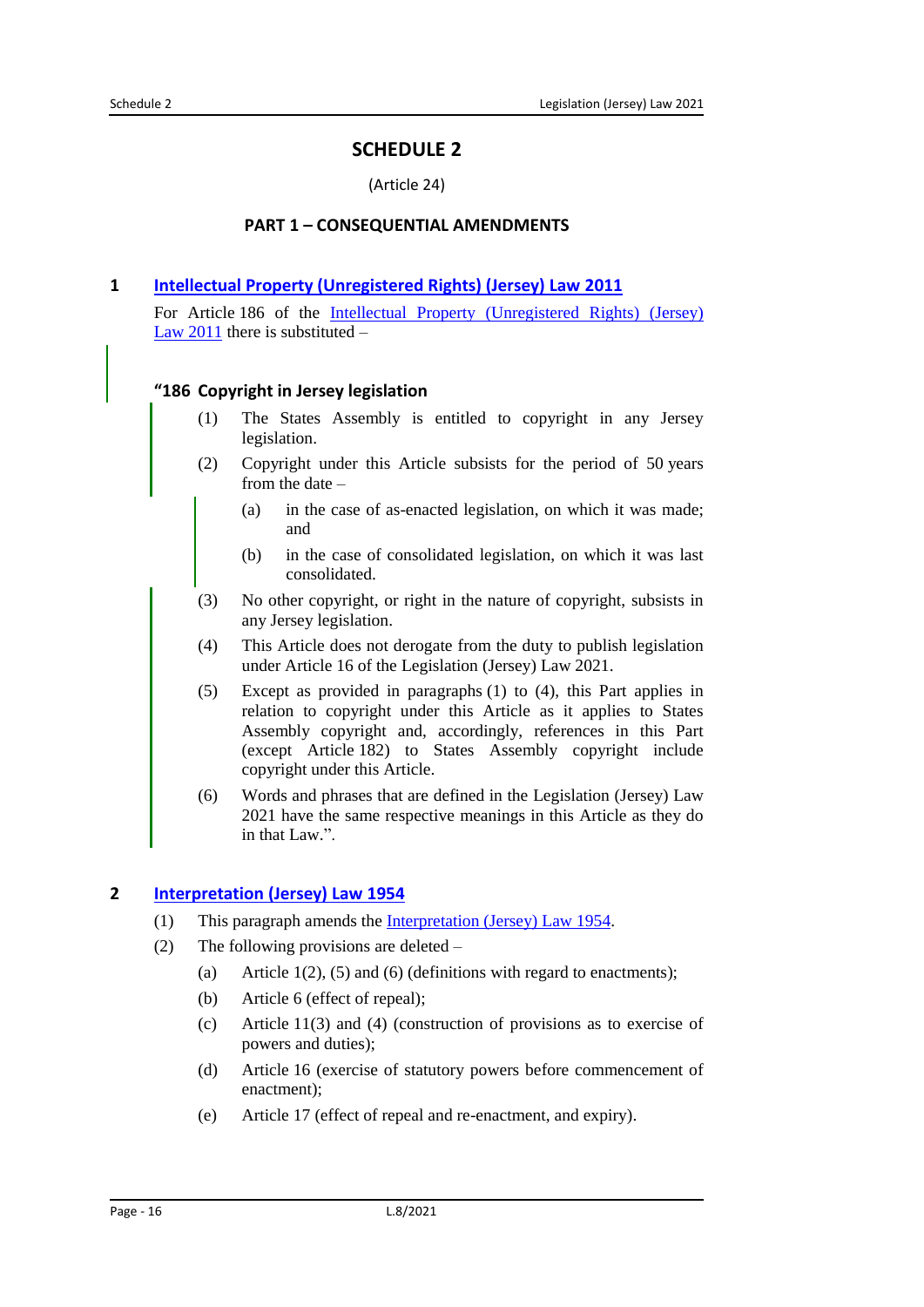(3) In Article 9(3) (construction of references to enactments), after "as amended" there is inserted ", revised or otherwise consolidated (within the meaning of the Legislation (Jersey) Law 2021)".

# <span id="page-16-0"></span>**3 [Official Publications \(Jersey\) Law](https://www.jerseylaw.je/laws/unofficialconsolidated/Pages/15.440.aspx) 1960**

- (1) Article 3 of the [Official Publications \(Jersey\) Law](https://www.jerseylaw.je/laws/unofficialconsolidated/Pages/15.440.aspx) 1960 (provisions regarding publicity to be given to enactments) is deleted.
- (2) The following provisions are deleted as a consequence of paragraph  $(1)$ 
	- (a)  $\Delta$  [Adoption \(Jersey\) Law](https://www.jerseylaw.je/laws/unofficialconsolidated/Pages/12.050.aspx) 1961, Article 18(4);
	- (b) [Advocates and Solicitors \(Jersey\) Law](https://www.jerseylaw.je/laws/unofficialconsolidated/Pages/07.070.aspx) 1997, Article 11(2);
	- (c) [Export Control \(Jersey\) Law 2009,](https://www.jerseylaw.je/laws/unofficialconsolidated/Pages/17.310.aspx) Article 7(13);
	- (d) [Law Reform \(Disclosure and Conduct before Action\) \(Jersey\)](https://www.jerseylaw.je/laws/unofficialconsolidated/Pages/07.560.aspx)  Law [1999,](https://www.jerseylaw.je/laws/unofficialconsolidated/Pages/07.560.aspx) Article 5(2);
	- (e) [Probate \(Jersey\) Law](https://www.jerseylaw.je/laws/unofficialconsolidated/Pages/04.720.aspx) 1998, Article 32(3).
- (3) For Article 408(3) of the [Intellectual Property \(Unregistered Rights\)](https://www.jerseylaw.je/laws/unofficialconsolidated/Pages/05.350.aspx)  [\(Jersey\) Law](https://www.jerseylaw.je/laws/unofficialconsolidated/Pages/05.350.aspx) 2011 (Regulations: application, transitional provisions and savings) there is substituted –
	- "(3) If Regulations made under paragraph (2) come into force before they have been published, as required by Article 16 of the Legislation (Jersey) Law 2021, the Regulations do not –
		- (a) affect, in a manner prejudicial to any person (other than the States) the rights of that person existing before they are published; or
		- (b) impose liabilities on any person (other than the States) in respect of anything done or omitted to be done before they are published.".
- (4) For Article 94(5) of the [Security Interests \(Jersey\) Law](https://www.jerseylaw.je/laws/unofficialconsolidated/Pages/13.776.aspx) 2012 (savings, and transitional and consequential provisions) there is substituted –
	- "(5) To the extent to which Regulations under this Article come into force before they have been published, as required by Article 16 of the Legislation (Jersey) Law 2021, the Regulations do not –
		- (a) affect, in a manner prejudicial to any person (other than the States or an administration of the States), the rights of that person existing before they are published; or
		- (b) impose liabilities on any person (other than the States or an administration of the States) in respect of anything done or omitted to be done before they are published.".

# <span id="page-16-1"></span>**4 [Jersey Legal Information Board \(Incorporation\) Law](https://www.jerseylaw.je/laws/unofficialconsolidated/Pages/16.335.aspx) 2004**

In the [Jersey Legal Information Board \(Incorporation\) Law](https://www.jerseylaw.je/laws/unofficialconsolidated/Pages/16.335.aspx) 2004, in the preamble and in Article 3(1) (membership) for "Law Draftsman" there is substituted "Principal Legislative Drafter".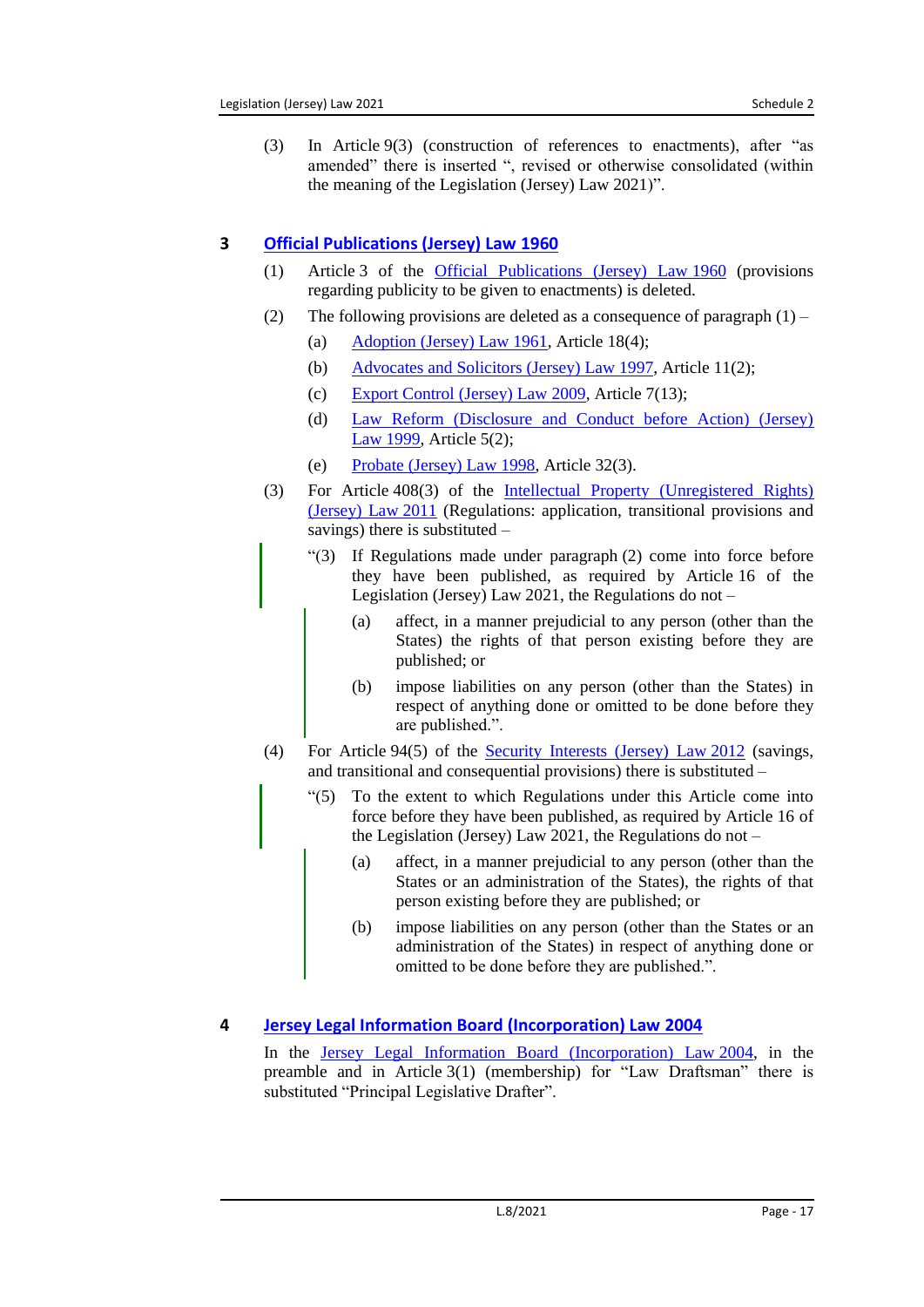### <span id="page-17-0"></span>**5 Amendments consequential on Article 11 (States power to annul Jersey subordinate legislation)**

The following provisions are deleted –

- (a) Article 23A of the Loi [\(1934\) sur la Santé Publique;](https://www.jerseylaw.je/laws/unofficialconsolidated/Pages/20.875.aspx)
- (b) Article 4 of the [Control of Borrowing \(Jersey\) Law](https://www.jerseylaw.je/laws/unofficialconsolidated/Pages/24.150.aspx) 1947 (provisions as to Orders);
- (c) Article  $32(2)$  and (3) of the [Tourism \(Jersey\) Law](https://www.jerseylaw.je/laws/unofficialconsolidated/Pages/05.850.aspx) 1948 (Orders);
- (d) Article 13(3) of the [Royal Court \(Jersey\) Law](https://www.jerseylaw.je/laws/unofficialconsolidated/Pages/07.770.aspx) 1948 (Rules of Court);
- (e) Article 2(3) and (4) of the [Public Health \(Vessels and Aircraft\)](https://www.jerseylaw.je/laws/unofficialconsolidated/Pages/20.800.aspx)  [\(Jersey\)](https://www.jerseylaw.je/laws/unofficialconsolidated/Pages/20.800.aspx) Law 1950 (power of Ministers to make Orders);
- (f) Article 15 of the [Poisons \(Jersey\) Law](https://www.jerseylaw.je/laws/unofficialconsolidated/Pages/20.775.aspx) 1952 (provisions as to Orders);
- (g) Article 19 of the [Agricultural Marketing \(Jersey\) Law](https://www.jerseylaw.je/laws/unofficialconsolidated/Pages/01.160.aspx) 1953 (provisions relating to Orders);
- (h) Article 19(1) of the [Merchandise Marks \(Jersey\) Law](https://www.jerseylaw.je/laws/unofficialconsolidated/Pages/05.550.aspx) 1958 (provisions as to Orders and directions).

#### **PART 2 – MISCELLANEOUS AMENDMENTS**

### <span id="page-17-2"></span><span id="page-17-1"></span>**6 [Interpretation \(Jersey\) Law](https://www.jerseylaw.je/laws/unofficialconsolidated/Pages/15.360.aspx) 1954**

In the [Interpretation \(Jersey\) Law](https://www.jerseylaw.je/laws/unofficialconsolidated/Pages/15.360.aspx) 1954, after Article 11 there is inserted –

#### **"11A Power to appoint to an office includes related powers**

- (1) If an enactment confers power to appoint a person to an office, unless the contrary is expressed the power includes power –
	- (a) to determine the terms and conditions of appointment;
	- (b) to remove or suspend a person from the office;
	- (c) to reappoint or reinstate a person to the office; and
	- (d) in the circumstances set out in paragraph (2), to appoint a person to the office in place of the last holder of the office.
- (2) The circumstances for the purposes of paragraph  $(1)(d)$  are where
	- (a) the office is vacant;
	- (b) the person holding the office has been removed or suspended from office;
	- (c) the person holding the office is absent temporarily or permanently; or
	- (d) the person holding the office is incapacitated temporarily or permanently in a way that affects the person's performance.".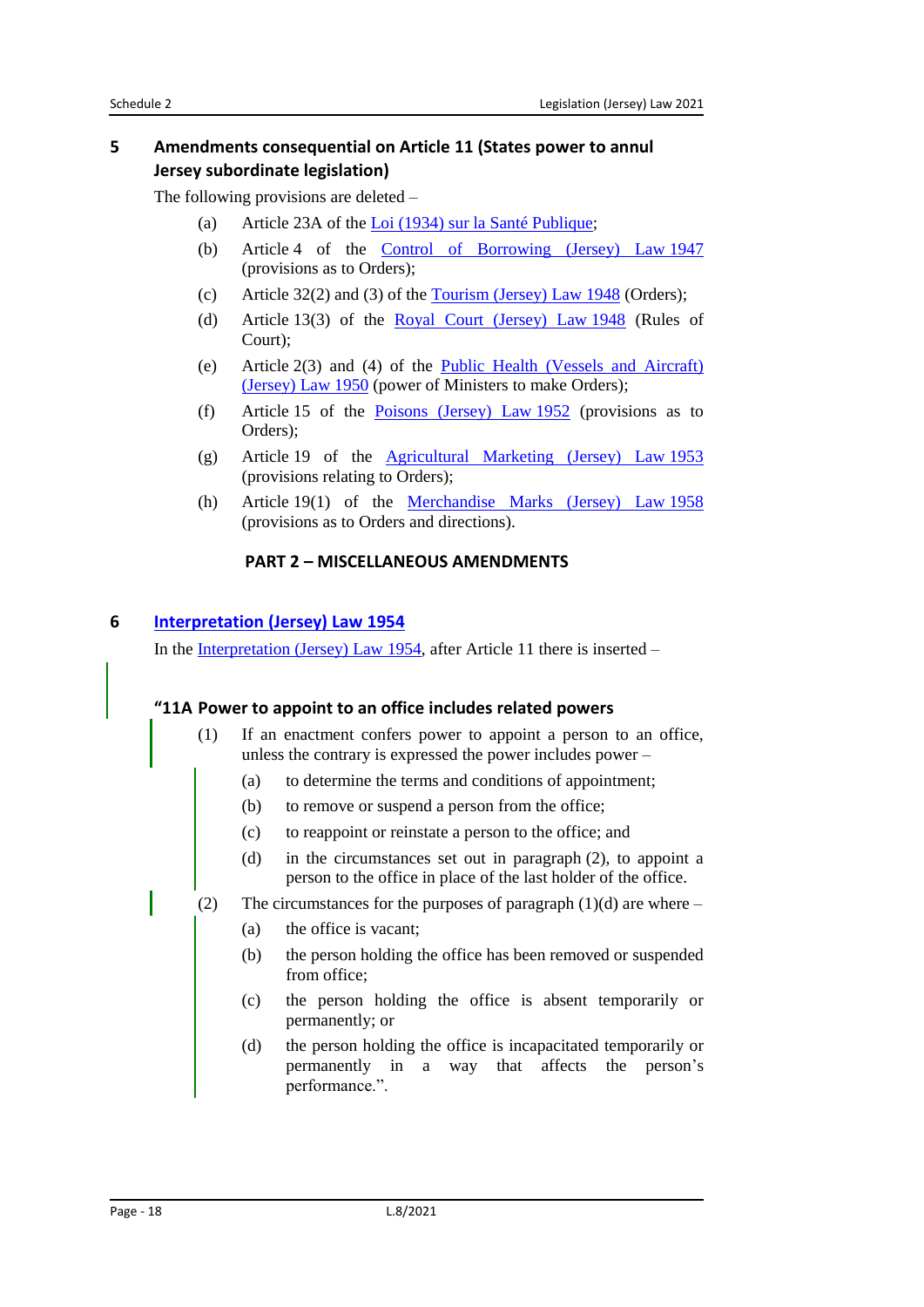## <span id="page-18-0"></span>**7 [States of Jersey Law](https://www.jerseylaw.je/laws/unofficialconsolidated/Pages/16.800.aspx) 2005**

- (1) This paragraph amends the [States of Jersey Law](https://www.jerseylaw.je/laws/unofficialconsolidated/Pages/16.800.aspx) 2005.
- (2) In Article 29A (powers relating to changes to Ministerial offices)
	- (a) in paragraph  $(1)(c)$  "responsibilities and" is deleted;
	- (b) for paragraph  $(3)$  there is substituted –
	- " $(3)$  An Order under paragraph  $(1)$  may not be made unless
		- (a) the Chief Minister has presented to the States a report describing the provision to be made by the Order; and
		- (b) the period of 14 days, beginning with the day on which that report is presented, has expired.";
		- (c) after paragraph (3) there is inserted –
		- "(4) All rights enjoyed and liabilities incurred by the transferring Minister in connection with the functions transferred by an Order under paragraph (1) are transferred to the receiving Minister and become the rights and liabilities of that Minister.
		- (5) A provision of a contract or other instrument that specifies that a right or liability of the transferring Minister is incapable of transfer is, to the extent that it applies to a right or liability transferred by paragraph (4), of no effect.
		- (6) The operation of paragraph (4) is not regarded
			- (a) as a breach of contract or confidence or otherwise as a civil wrong;
			- (b) as a breach of any contractual provision prohibiting, restricting or regulating the assignment or transfer of rights or liabilities; or
			- (c) as giving rise to any remedy by a party to a contract or other instrument, as an event of default under any contract or other instrument or as causing or permitting the termination of any contract or other instrument, or of any obligation or relationship.
		- (7) The transfer effected by or under this Article does not prejudice the operation of any appointment, approval, authorisation, consent, delegation, determination, direction, instruction, requirement or other thing that is, before the Order comes into force, made, given or done by the transferring Minister in relation to the functions, rights and liabilities so transferred, but such matter, if then in force, continues in force to the like extent and subject to the like provisions as if it had been duly made, given or done by the receiving Minister.
		- (8) Anything commenced before the commencement of the Order by or under the authority of the transferring Minister may, so far as it relates to any of the functions, rights and liabilities transferred by or under this Article, be carried on and completed by or under the authority of the receiving Minister.
		- (9) Where, on commencement of the Order, any legal proceeding is pending to which the transferring Minister is a party and the proceeding has reference to any of the functions, rights and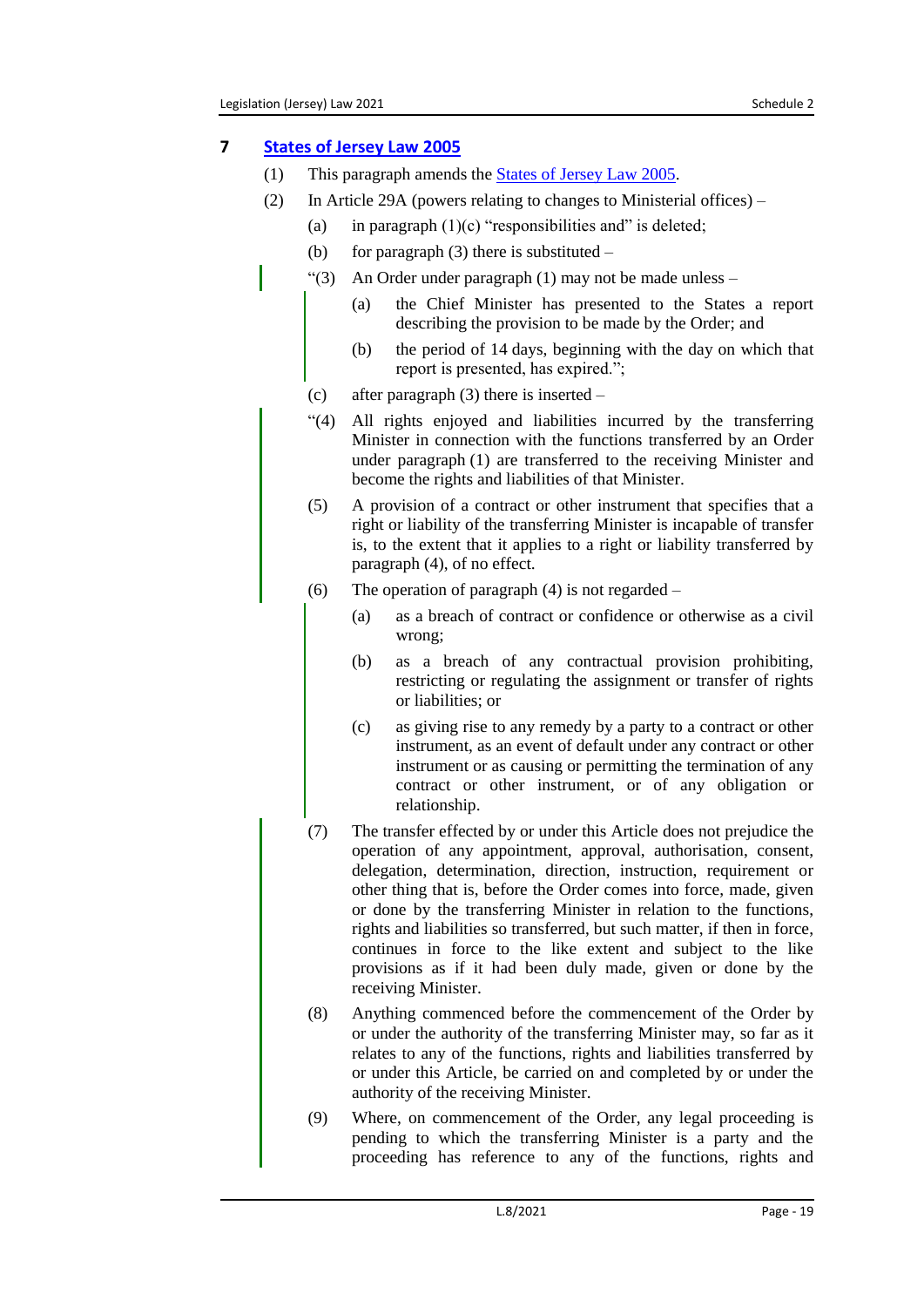liabilities transferred by or under this Article, the receiving Minister is substituted in the proceeding for the transferring Minister and the proceeding does not abate by reason of the substitution.

- (10) Paragraphs (4) to (9) are subject to any contrary provision being made in any Order made under paragraph (1).
- (11) The Chief Minister may by Order amend a provision to which this paragraph applies to do any of the following –
	- (a) consolidate that provision with other such provisions into one or more Orders;
	- (b) record the names by which Ministers are currently described, including making any other amendment to facilitate that record;
	- (c) apply paragraphs (4) to (9) in relation to a transfer of functions previously effected by the provision if satisfied that the provision included equivalent provision as in those paragraphs;
	- (d) remove a redundant or spent provision and make any provision that could be made under Article 14 of the Legislation (Jersey) Law 2021.
- (12) Paragraph (11) applies to  $-$ 
	- (a) an Order under paragraph (1) made before the commencement of the Legislation (Jersey) Law 2021;
	- (b) Regulations made under an equivalent power formerly conferred by this Law; and
	- (c) a provision of such an Order or Regulations.
- (13) Paragraphs (11) and (12) and this paragraph expire one year after they come into force.
- (14) In this Article –

"receiving Minister" means the Minister to whom functions are transferred by an Order made under paragraph (1);

"transferring Minister" means the Minister from whom functions are transferred by an Order made under paragraph (1).".

- (3) In Articles 37(1)(a) (offence of printing false documents) and 38(1) (protection of persons responsible for States and other publications) "enactment or other" is deleted.
- (4) In Article 38(3) "enactment or" is deleted.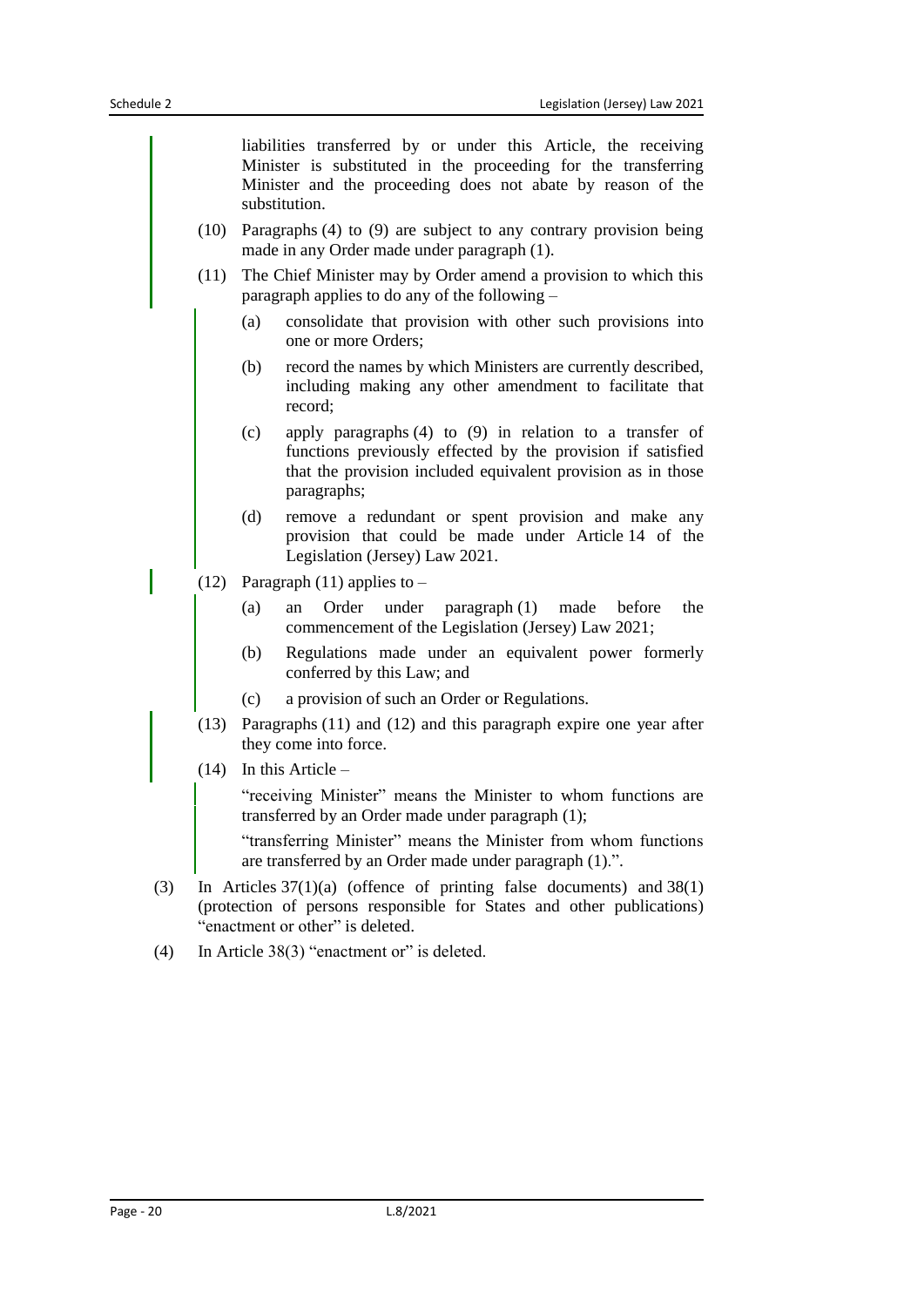# **SCHEDULE 3**

(Article 25)

### <span id="page-20-1"></span><span id="page-20-0"></span>**LAWS REPEALED AND AMENDMENTS CONSEQUENTIAL ON THOSE REPEALS**

## <span id="page-20-2"></span>**1 Laws repealed**

The following Laws are repealed –

- (a) Loi [\(1797\) sur la taxation des rentes;](https://www.jerseylaw.je/laws/unofficialconsolidated/Pages/18.710.aspx)
- (b) Loi [\(1848\) touchant la taxation de rentes;](https://www.jerseylaw.je/laws/unofficialconsolidated/Pages/18.755.aspx)
- (c) Loi [\(1878\) sur les séparations de biens;](https://www.jerseylaw.je/laws/unofficialconsolidated/Pages/12.850.aspx)
- (d) Loi [\(1928\) sur la Voirie \(Emprunts paroissiaux\);](https://www.jerseylaw.je/laws/unofficialconsolidated/Pages/25.900.aspx)
- (e) [Subordinate Legislation \(Jersey\) Law](https://www.jerseylaw.je/laws/unofficialconsolidated/Pages/15.720.aspx) 1960;
- (f) [Legislation \(Amending Power\) \(Jersey\) Law](https://www.jerseylaw.je/laws/unofficialconsolidated/Pages/16.400.aspx) 1999;
- (g) [Law Revision \(Jersey\) Law](https://www.jerseylaw.je/laws/unofficialconsolidated/Pages/15.420.aspx) 2003.

# <span id="page-20-3"></span>**2 Consequential amendments**

- (1) As a consequence of the repeal of the Loi [\(1878\) sur les séparations de](https://www.jerseylaw.je/laws/unofficialconsolidated/Pages/12.850.aspx)  [biens](https://www.jerseylaw.je/laws/unofficialconsolidated/Pages/12.850.aspx) Articles 2 and 3 of the Loi (1925) étendant les droits de la femme [mariée](https://www.jerseylaw.je/laws/unofficialconsolidated/Pages/12.300.aspx) are deleted.
- (2) As a consequence of the repeal of the Loi [\(1928\) sur la Voirie \(Emprunts](https://www.jerseylaw.je/laws/unofficialconsolidated/Pages/25.900.aspx)  [paroissiaux\)](https://www.jerseylaw.je/laws/unofficialconsolidated/Pages/25.900.aspx) Article 7(2) of the [Roads Administration \(Jersey\) Law](https://www.jerseylaw.je/laws/unofficialconsolidated/Pages/25.650.aspx) 1960 is deleted.
- (3) As a consequence of the repeal of the [Subordinate Legislation \(Jersey\)](https://www.jerseylaw.je/laws/unofficialconsolidated/Pages/15.720.aspx)  Law [1960](https://www.jerseylaw.je/laws/unofficialconsolidated/Pages/15.720.aspx) the following provisions are deleted –

[Adoption \(Jersey\) Law](https://www.jerseylaw.je/laws/unofficialconsolidated/Pages/12.050.aspx) 1961, Article 42(3); [Animals \(Trapping\)](https://www.jerseylaw.je/laws/unofficialconsolidated/Pages/02.200.aspx) (Jersey) Law 1961, Article 6; [Building Loans \(Jersey\) Law](https://www.jerseylaw.je/laws/unofficialconsolidated/Pages/24.090.aspx) 1950, Article 4(3); [Capacity and Self-Determination \(Jersey\) Law](https://www.jerseylaw.je/laws/unofficialconsolidated/Pages/20.040.aspx) 2016, Article 70(3); [Children \(Jersey\) Law](https://www.jerseylaw.je/laws/unofficialconsolidated/Pages/12.200.aspx) 2002, Article 81(2); [Companies \(Jersey\) Law](https://www.jerseylaw.je/laws/unofficialconsolidated/Pages/13.125.aspx) 1991, Article 219(2); [Competition Regulatory Authority \(Jersey\) Law](https://www.jerseylaw.je/laws/unofficialconsolidated/Pages/05.075.aspx) 2001, Article 20(3); [Conservation of Wildlife \(Jersey\) Law](https://www.jerseylaw.je/laws/unofficialconsolidated/Pages/22.450.aspx) 2000, Article 24; [Court of Appeal \(Jersey\) Law](https://www.jerseylaw.je/laws/unofficialconsolidated/Pages/07.245.aspx) 1961, Article 47; [Cremation \(Jersey\) Law](https://www.jerseylaw.je/laws/unofficialconsolidated/Pages/20.075.aspx) 1953, Article 4(2); [Criminal Procedure \(Jersey\) Law](https://www.jerseylaw.je/laws/unofficialconsolidated/Pages/08.450.aspx) 2018, Article 111(9)(c); [Customs and Excise \(Jersey\) Law](https://www.jerseylaw.je/laws/unofficialconsolidated/Pages/24.660.aspx) 1999, Article 73(3); [Dangerous Wild Animals \(Jersey\) Law](https://www.jerseylaw.je/laws/unofficialconsolidated/Pages/02.300.aspx) 1999, Article 21(3); [Day Care of Children \(Jersey\) Law](https://www.jerseylaw.je/laws/unofficialconsolidated/Pages/10.700.aspx) 2002, Article 6(2); [Decimal Currency \(Jersey\) Law](https://www.jerseylaw.je/laws/unofficialconsolidated/Pages/24.690.aspx) 1971, Article 8(6); [Education \(Jersey\) Law](https://www.jerseylaw.je/laws/unofficialconsolidated/Pages/10.800.aspx) 1999, Article 68(3);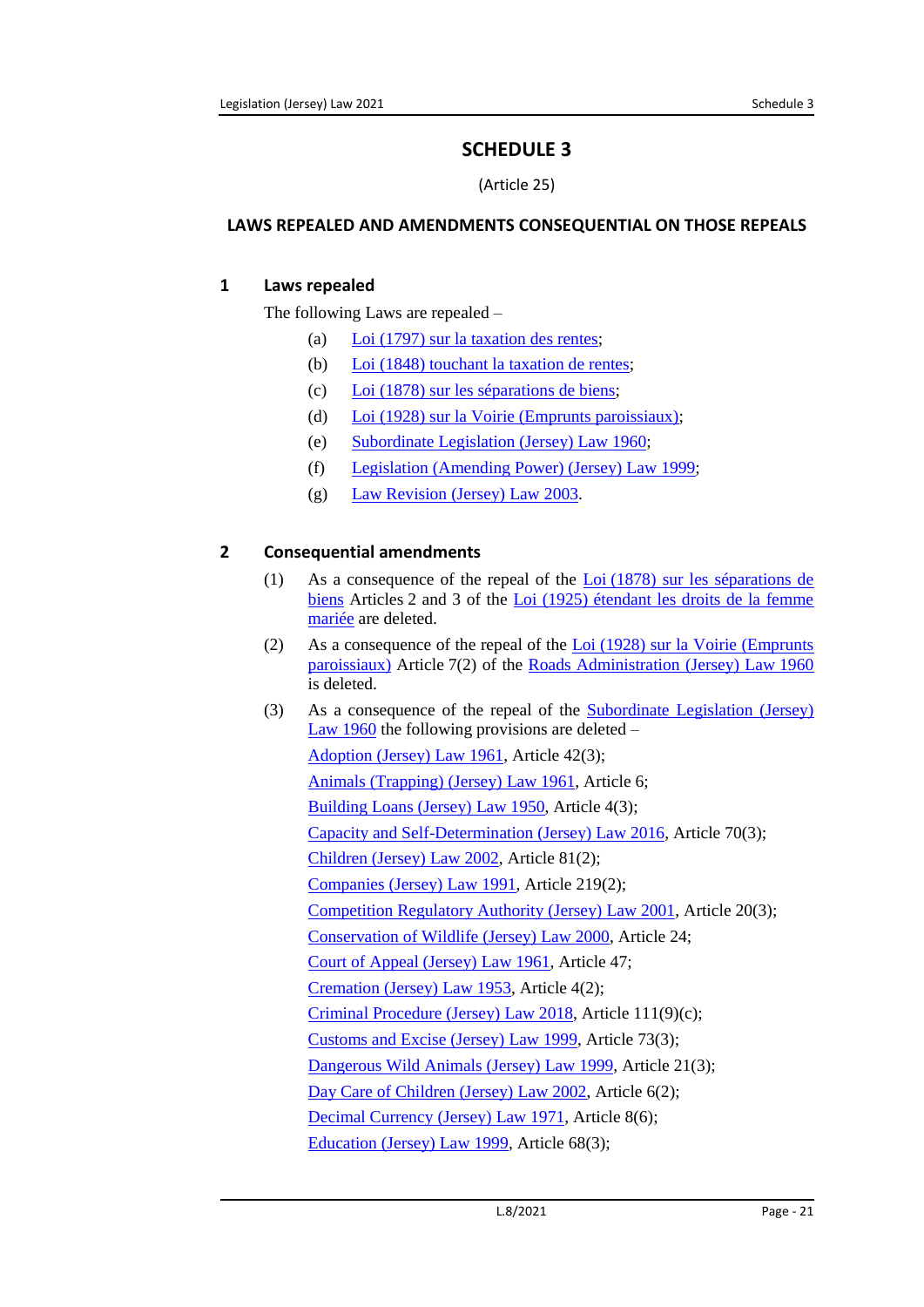[Electronic Communications \(Jersey\) Law](https://www.jerseylaw.je/laws/unofficialconsolidated/Pages/04.280.aspx) 2000, Article 23(5); [Emergency Powers and Planning \(Jersey\) Law](https://www.jerseylaw.je/laws/unofficialconsolidated/Pages/23.100.aspx) 1990, Article 12(8); [Employment Agencies \(Registration\) \(Jersey\) Law](https://www.jerseylaw.je/laws/unofficialconsolidated/Pages/05.250.aspx) 1969, Article 12(2); [Employment \(Jersey\) Law](https://www.jerseylaw.je/laws/unofficialconsolidated/Pages/05.255.aspx) 2003, Article 104(8); [Explosives \(Jersey\) Law](https://www.jerseylaw.je/laws/unofficialconsolidated/Pages/23.125.aspx) 1970, Article 16(2); [Financial Services Commission \(Jersey\) Law](https://www.jerseylaw.je/laws/unofficialconsolidated/Pages/13.250.aspx) 1998, Article 22(3); [Fire Precautions \(Jersey\) Law](https://www.jerseylaw.je/laws/unofficialconsolidated/Pages/23.150.aspx) 1977, Article 15(2); [Firearms \(Jersey\) Law](https://www.jerseylaw.je/laws/unofficialconsolidated/Pages/23.200.aspx) 2000, Article 57(5); [Food Safety \(Jersey\) Law](https://www.jerseylaw.je/laws/unofficialconsolidated/Pages/20.225.aspx) 1966, Article 58(2); [Gambling \(Channel Islands Lottery\) \(Jersey\) Regulations 1975,](https://www.jerseylaw.je/laws/unofficialconsolidated/Pages/11.300.30.aspx) Regulation 14(2); [Health and Safety at Work \(Jersey\) Law](https://www.jerseylaw.je/laws/unofficialconsolidated/Pages/05.300.aspx) 1989, in Article  $9(2)(g)(i)$  the words "(subject to the [Subordinate Legislation \(Jersey\) Law](https://www.jerseylaw.je/laws/unofficialconsolidated/Pages/15.720.aspx) 1960)"; [Health Care \(Registration\) \(Jersey\) Law](https://www.jerseylaw.je/laws/unofficialconsolidated/Pages/20.300.aspx) 1995, Article 17(4); [Health Insurance \(Jersey\) Law](https://www.jerseylaw.je/laws/unofficialconsolidated/Pages/26.500.aspx) 1967, Article 36(4); [Hong Kong Economic and Trade Office \(Privileges and Immunities\)](https://www.jerseylaw.je/laws/unofficialconsolidated/Pages/21.665.aspx)  [\(Jersey\) Law](https://www.jerseylaw.je/laws/unofficialconsolidated/Pages/21.665.aspx) 1998, paragraph 7(4) of the Schedule; [Human Rights \(Jersey\) Law](https://www.jerseylaw.je/laws/unofficialconsolidated/Pages/15.350.aspx) 2000, Article 17(5); [Income Tax \(Jersey\) Law](https://www.jerseylaw.je/laws/unofficialconsolidated/Pages/24.750.aspx) 1961, Article 144(2); [Jersey Advisory and Conciliation \(Jersey\) Law](https://www.jerseylaw.je/laws/unofficialconsolidated/Pages/05.400.aspx) 2003, Article 12(3); [Licensing \(Jersey\) Law](https://www.jerseylaw.je/laws/unofficialconsolidated/Pages/11.450.aspx) 1974, Article 94(2); [Limited Partnerships \(Jersey\) Law](https://www.jerseylaw.je/laws/unofficialconsolidated/Pages/13.500.aspx) 1994, Article 38(5); [Lodging Houses \(Registration\) \(Jersey\) Law](https://www.jerseylaw.je/laws/unofficialconsolidated/Pages/05.450.aspx) 1962, Article 19(4); [Medicines \(Jersey\) Law](https://www.jerseylaw.je/laws/unofficialconsolidated/Pages/20.625.aspx) 1995, Article 110(5); [Mental Health \(Jersey\) Law](https://www.jerseylaw.je/laws/unofficialconsolidated/Pages/20.650.aspx) 2016, Article 95(4); [Misuse of Drugs \(Jersey\) Law](https://www.jerseylaw.je/laws/unofficialconsolidated/Pages/08.680.aspx) 1978, Article 27(3); [Motor Traffic \(Jersey\) Law](https://www.jerseylaw.je/laws/unofficialconsolidated/Pages/25.200.aspx) 1935, Article 46(5); [Motor Traffic \(Third-Party Insurance\) \(Jersey\) Law](https://www.jerseylaw.je/laws/unofficialconsolidated/Pages/25.250.aspx) 1948, Article 17(2); [Motor Vehicle Registration \(Jersey\) Law](https://www.jerseylaw.je/laws/unofficialconsolidated/Pages/25.350.aspx) 1993, Article 16(3); [Motor Vehicles \(International Circulation\) \(Jersey\) Regulations](https://www.jerseylaw.je/laws/unofficialconsolidated/Pages/25.400.50.aspx) 1958, Regulation 6; [Nursing Homes \(Jersey\) Law](https://www.jerseylaw.je/laws/unofficialconsolidated/Pages/20.725.aspx) 1994, Article 15(5); [Opticians \(Registration\) \(Jersey\) Law](https://www.jerseylaw.je/laws/unofficialconsolidated/Pages/20.750.aspx) 1962, Article 19; [Pesticides \(Jersey\) Law](https://www.jerseylaw.je/laws/unofficialconsolidated/Pages/01.880.aspx) 1991, Article 17(3); [Piercing and Tattooing \(Jersey\) Law](https://www.jerseylaw.je/laws/unofficialconsolidated/Pages/20.900.aspx) 2002, Article 12(4); [Places of Refreshment \(Jersey\) Law](https://www.jerseylaw.je/laws/unofficialconsolidated/Pages/11.600.aspx) 1967, Article 14(2); [Planning and Building \(Jersey\) Law](https://www.jerseylaw.je/laws/unofficialconsolidated/Pages/22.550.aspx) 2002, Article 124(2); [Plant Health \(Jersey\) Law](https://www.jerseylaw.je/laws/unofficialconsolidated/Pages/01.885.aspx) 2003, Article 4(4); [Police \(Complaints and Discipline\) \(Jersey\) Law](https://www.jerseylaw.je/laws/unofficialconsolidated/Pages/23.325.aspx) 1999, Article 15(4); [Police Procedures and Criminal Evidence \(Jersey\) Law](https://www.jerseylaw.je/laws/unofficialconsolidated/Pages/23.750.aspx) 2003, Article 113(3);